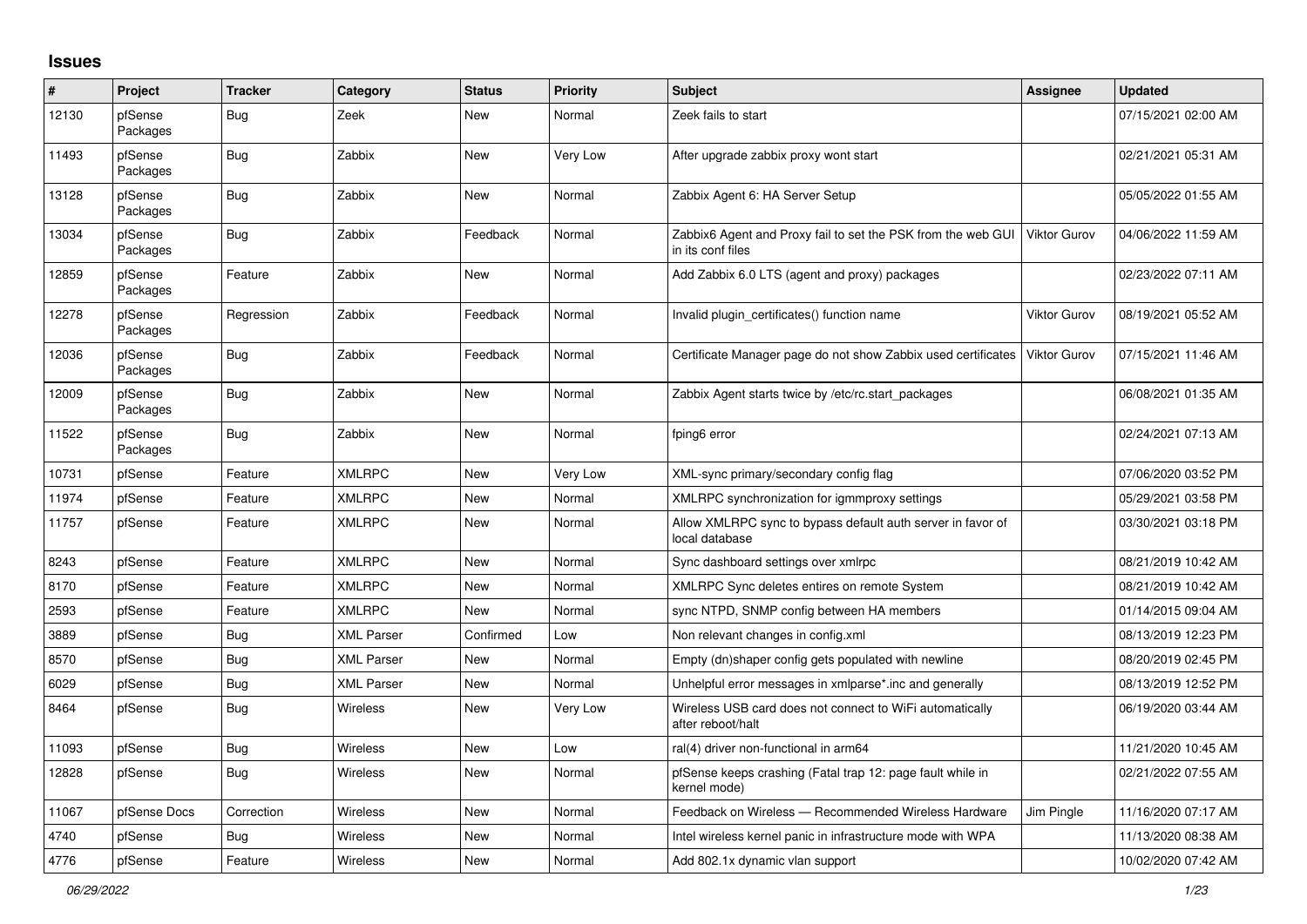| $\sharp$ | Project             | <b>Tracker</b> | Category         | <b>Status</b>                 | <b>Priority</b> | <b>Subject</b>                                                                                            | <b>Assignee</b>       | <b>Updated</b>      |
|----------|---------------------|----------------|------------------|-------------------------------|-----------------|-----------------------------------------------------------------------------------------------------------|-----------------------|---------------------|
| 7986     | pfSense             | Bug            | Wireless         | New                           | Normal          | WLAN card no longer properly initialized under 2.4.0                                                      |                       | 06/19/2020 08:08 AM |
| 5616     | pfSense             | Feature        | Wireless         | New                           | Normal          | <b>Incorrect Wireless Channel</b>                                                                         | Jim Thompson          | 10/09/2016 03:33 PM |
| 11588    | pfSense             | Feature        | <b>WireGuard</b> | New                           | Low             | Automatically suggest next IP address in Wireguard interface<br>subnet when creating a peer               |                       | 12/22/2021 03:35 AM |
| 12178    | pfSense<br>Packages | Bug            | <b>WireGuard</b> | New                           | Low             | WireGuard always shows 'Configuring WireGuard<br>tunnelsdone.' message on boot                            |                       | 07/30/2021 06:58 AM |
| 12756    | pfSense Docs        | Todo           | WireGuard        | New                           | Normal          | Feedback on pfSense Configuration Recipes - WireGuard<br>Remote Access VPN Configuration Example          | Christian<br>McDonald | 05/31/2022 11:42 AM |
| 13115    | pfSense<br>Packages | Bug            | WireGuard        | Feedback                      | Normal          | WireGuard panic due to KBI changes in ```udp_tun_func_t()`                                                | Christian<br>McDonald | 05/15/2022 10:47 AM |
| 13045    | pfSense<br>Packages | Bug            | WireGuard        | New                           | Normal          | Firewall floating rules ignore WireGuard traffic                                                          |                       | 04/11/2022 09:40 AM |
| 13043    | pfSense<br>Packages | Bug            | WireGuard        | New                           | Normal          | OSPF over Wireguard interface doesn't populate neighbors<br>after reboot                                  |                       | 04/11/2022 09:22 AM |
| 12924    | pfSense<br>Packages | Bug            | WireGuard        | New                           | Normal          | DNS Resolver WireGuard ACL Inconsistency                                                                  | Christian<br>McDonald | 04/10/2022 10:36 AM |
| 12760    | pfSense<br>Packages | <b>Bug</b>     | WireGuard        | <b>New</b>                    | Normal          | Link-local addresses disallowed on Wireguard interfaces                                                   | Christian<br>McDonald | 02/07/2022 03:50 AM |
| 12258    | pfSense<br>Packages | Bug            | WireGuard        | Feedback                      | Normal          | Copy key buttons only work in HTTPS mode                                                                  |                       | 02/03/2022 04:57 AM |
| 12667    | pfSense<br>Packages | <b>Bug</b>     | WireGuard        | New                           | Normal          | Firewall Crashed After Upgrading Wireguard                                                                |                       | 01/07/2022 09:18 AM |
| 12513    | pfSense<br>Packages | Feature        | WireGuard        | <b>New</b>                    | Normal          | WireGuard Utilization Status (Beyond Active Connection)                                                   | Christian<br>McDonald | 12/22/2021 08:40 PM |
| 12526    | pfSense<br>Packages | Feature        | WireGuard        | <b>New</b>                    | Normal          | WireGuard Widget                                                                                          | Christian<br>McDonald | 11/17/2021 07:15 AM |
| 12525    | pfSense<br>Packages | Feature        | WireGuard        | <b>New</b>                    | Normal          | WireGuard Tunnel restore configuration                                                                    | Christian<br>McDonald | 11/17/2021 07:15 AM |
| 11280    | pfSense             | Todo           | WireGuard        | New                           | Normal          | Add WireGuard to ALTQ list                                                                                |                       | 04/27/2021 12:32 PM |
| 11604    | pfSense             | Feature        | <b>WireGuard</b> | New                           | Normal          | WireGuard Dynamic Listen Port Randomization                                                               |                       | 03/19/2021 10:59 AM |
| 11498    | pfSense             | Feature        | WireGuard        | New                           | Normal          | WireGuard does not pass multicast traffic to peer                                                         | Peter Grehan          | 03/19/2021 10:59 AM |
| 11302    | pfSense             | Feature        | WireGuard        | New                           | Normal          | WireGuard XMLRPC sync                                                                                     |                       | 03/19/2021 10:59 AM |
| 12608    | pfSense<br>Packages | <b>Bug</b>     | <b>WireGuard</b> | New                           | High            | WireGuard tunnels monitored by dpinger causing system to<br>stop routing completely in certain situations | Christian<br>McDonald | 12/16/2021 03:14 PM |
| 11877    | pfSense             | Bug            | Web Interface    | <b>Pull Request</b><br>Review | Very Low        | Labels and description dissapear in firewall schedule edit.php                                            | Viktor Gurov          | 06/28/2022 12:01 PM |
| 7996     | pfSense             | <b>Bug</b>     | Web Interface    | <b>Pull Request</b><br>Review | Very Low        | Unnecessary link tag in login page                                                                        | Marcos<br>Mendoza     | 06/28/2022 12:01 PM |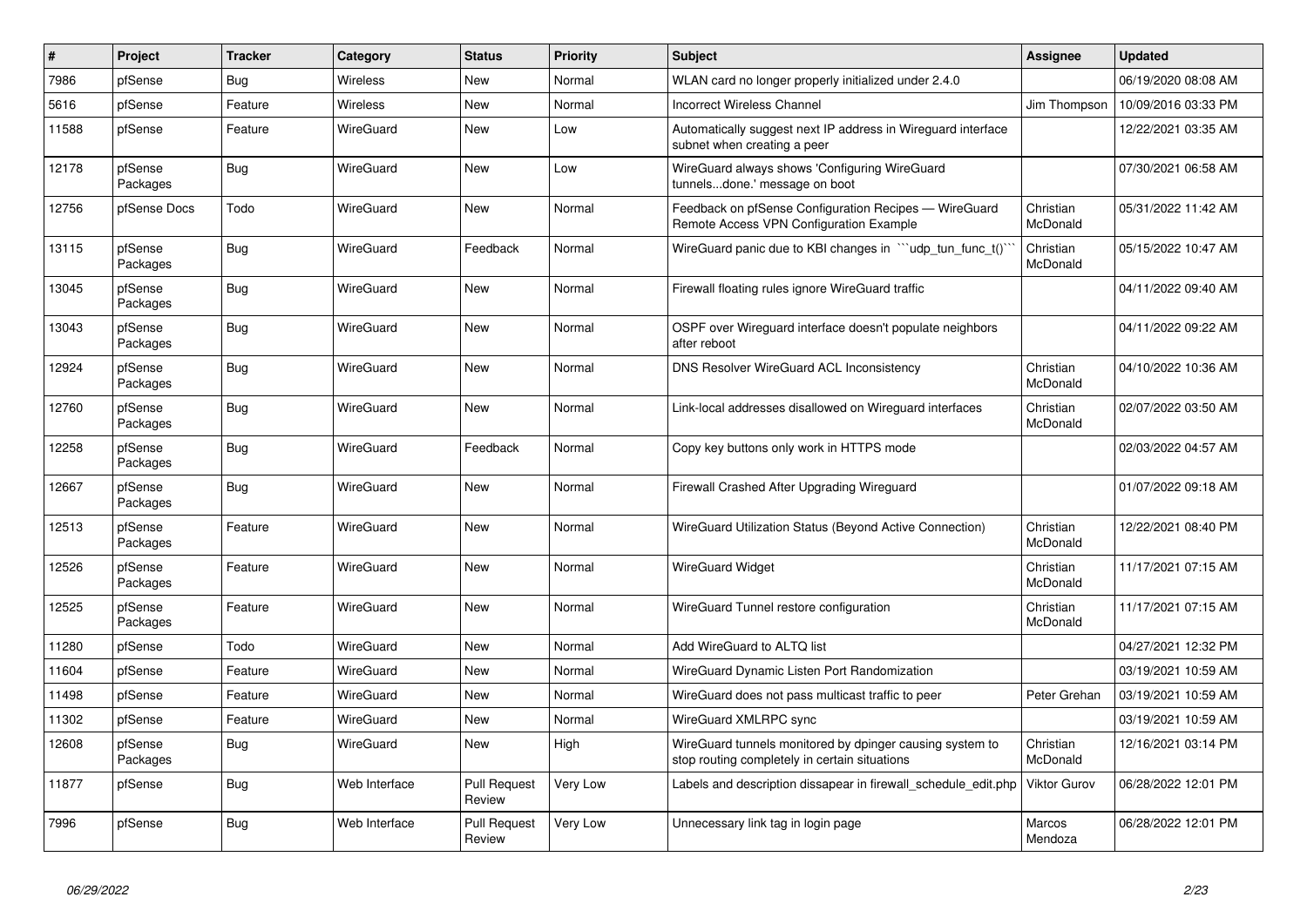| $\vert$ # | Project | <b>Tracker</b> | Category      | <b>Status</b>                 | <b>Priority</b> | <b>Subject</b>                                                                                                       | Assignee             | <b>Updated</b>      |
|-----------|---------|----------------|---------------|-------------------------------|-----------------|----------------------------------------------------------------------------------------------------------------------|----------------------|---------------------|
| 13159     | pfSense | Todo           | Web Interface | New                           | Very Low        | Decrease distance between img-buttons in webGUI to<br>eliminate mistake entry                                        |                      | 05/14/2022 06:52 AM |
| 13161     | pfSense | Feature        | Web Interface | <b>New</b>                    | Very Low        | FLASH PORT'S LED button, to help quickly find port that need<br>to be connected to patch&cable                       |                      | 05/14/2022 06:35 AM |
| 12025     | pfSense | Todo           | Web Interface | <b>New</b>                    | Very Low        | Add 1:1 Validation to Notify Someone They are 1:1 NAT'ing an<br><b>Interface Address</b>                             |                      | 06/11/2021 10:05 AM |
| 6647      | pfSense | Todo           | Web Interface | New                           | Very Low        | <b>Enable Additional Security Headers</b>                                                                            |                      | 05/14/2021 01:09 AM |
| 10701     | pfSense | Bug            | Web Interface | New                           | Very Low        | Firewall Log too wide with Rule Description Column                                                                   |                      | 06/25/2020 07:36 AM |
| 8270      | pfSense | Todo           | Web Interface | New                           | Very Low        | Fix grammatically erroneous repetition                                                                               |                      | 01/11/2018 08:19 AM |
| 6727      | pfSense | Todo           | Web Interface | New                           | Very Low        | Missing file apple-touch-icon-precomposed.png?                                                                       | <b>Jared Dillard</b> | 08/18/2016 02:10 PM |
| 13318     | pfSense | <b>Bug</b>     | Web Interface | Feedback                      | Low             | NDP Table not showing hostname                                                                                       | Jim Pingle           | 06/29/2022 12:16 PM |
| 12734     | pfSense | <b>Bug</b>     | Web Interface | Incomplete                    | Low             | Long hostname breaks DHCP leases layout                                                                              |                      | 01/31/2022 01:03 PM |
| 2234      | pfSense | Bug            | Web Interface | Confirmed                     | Low             | Status: Traffic Graph - only shows interface's subnet                                                                |                      | 01/15/2022 08:33 PM |
| 11440     | pfSense | Feature        | Web Interface | New                           | Low             | Expand collapsed sections by clicking anywhere on header                                                             |                      | 10/28/2021 01:35 PM |
| 628       | pfSense | Feature        | Web Interface | New                           | Low             | Ability to specify listen IP address of management services<br>(SSH, web interface)                                  |                      | 07/09/2021 01:21 PM |
| 11566     | pfSense | Bug            | Web Interface | New                           | Low             | Firewall Maximum Table Entries "default size" is whatever is<br>entered                                              |                      | 02/27/2021 10:01 AM |
| 11508     | pfSense | Todo           | Web Interface | <b>Pull Request</b><br>Review | Low             | Update SimplePie to to v1.5.6                                                                                        |                      | 02/23/2021 07:23 AM |
| 8502      | pfSense | <b>Bug</b>     | Web Interface | Confirmed                     | Low             | main (top) menu items do not drop down in some cases                                                                 |                      | 07/06/2020 02:39 PM |
| 9717      | pfSense | Feature        | Web Interface | New                           | Low             | Search box for pfsense?                                                                                              |                      | 07/05/2020 02:14 PM |
| 10144     | pfSense | Feature        | Web Interface | New                           | Low             | Default Sort Order, DHCP Leases                                                                                      |                      | 12/31/2019 06:47 PM |
| 9293      | pfSense | Feature        | Web Interface | <b>New</b>                    | Low             | Provide WebUI message (banner) prior to login                                                                        |                      | 08/14/2019 02:39 PM |
| 6011      | pfSense | Bug            | Web Interface | Confirmed                     | Low             | IPv6 link local fails HTTP REFERER check                                                                             |                      | 09/04/2016 09:57 AM |
| 6697      | pfSense | Todo           | Web Interface | New                           | Low             | White squares around the numeric values in the Status /<br>Queues page                                               | <b>Jared Dillard</b> | 08/15/2016 03:19 AM |
| 6361      | pfSense | <b>Bug</b>     | Web Interface | New                           | Low             | Responsive Mobile Menu issue                                                                                         |                      | 05/16/2016 12:09 PM |
| 5480      | pfSense | Todo           | Web Interface | New                           | Low             | inconsistent display of default values in fields                                                                     | <b>Jared Dillard</b> | 03/01/2016 04:59 PM |
| 84        | pfSense | Feature        | Web Interface | New                           | Low             | Nightly Filter Summary E-Mail                                                                                        | Jim Pingle           | 04/03/2010 06:22 PM |
| 13124     | pfSense | Feature        | Web Interface | <b>Pull Request</b><br>Review | Normal          | Option to wait for interface selection before displaying firewall<br>rules                                           |                      | 06/28/2022 12:01 PM |
| 12431     | pfSense | Todo           | Web Interface | <b>Pull Request</b><br>Review | Normal          | GUI pages should use "POST" for AJAX calls, not "GET"                                                                | <b>Viktor Gurov</b>  | 06/28/2022 12:01 PM |
| 9626      | pfSense | Bug            | Web Interface | New                           | Normal          | When deny write permission is assigned to a user, there is no<br>error feedback if the user tries to write something |                      | 06/25/2022 05:41 PM |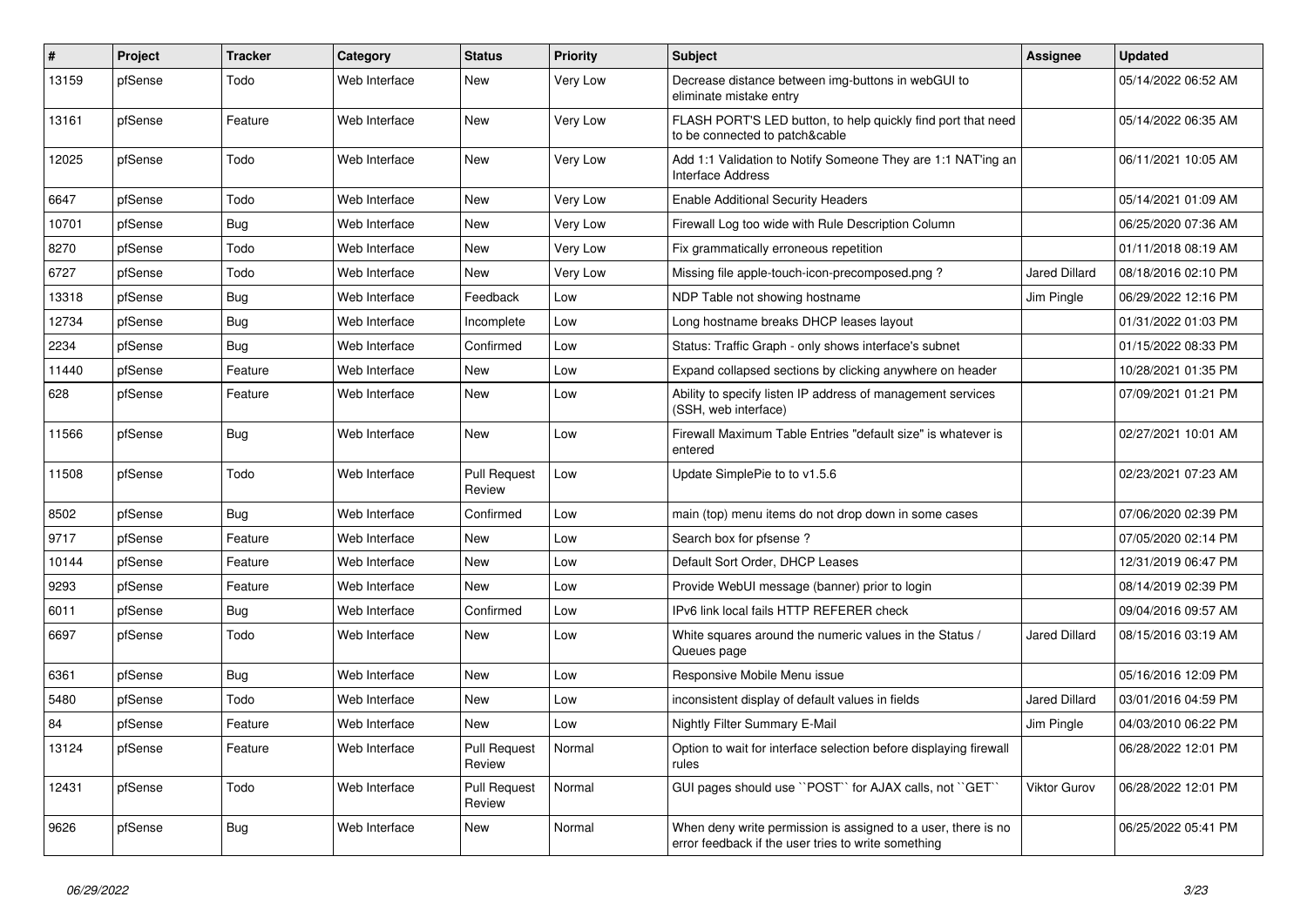| $\sharp$ | Project | <b>Tracker</b> | Category      | <b>Status</b> | Priority | Subject                                                                                                      | <b>Assignee</b> | <b>Updated</b>      |
|----------|---------|----------------|---------------|---------------|----------|--------------------------------------------------------------------------------------------------------------|-----------------|---------------------|
| 13244    | pfSense | Feature        | Web Interface | New           | Normal   | Add help text under Timezone settings in the GUI                                                             |                 | 06/03/2022 01:00 PM |
| 13158    | pfSense | <b>Bug</b>     | Web Interface | New           | Normal   | Input validation error when applying limiter changes                                                         |                 | 05/14/2022 05:32 PM |
| 5786     | pfSense | <b>Bug</b>     | Web Interface | New           | Normal   | Check WebConfigurator port for conflicts                                                                     |                 | 04/21/2022 12:39 PM |
| 12905    | pfSense | <b>Bug</b>     | Web Interface | New           | Normal   | Add VLAN Re-assignment to Import Interface Mismatch<br>Wizard                                                |                 | 03/07/2022 08:05 AM |
| 12543    | pfSense | <b>Bug</b>     | Web Interface | Feedback      | Normal   | Deleteing a Outbound NAT rule gave me an empty rule and<br>displayed php error in UI.                        |                 | 02/14/2022 04:36 AM |
| 11429    | pfSense | <b>Bug</b>     | Web Interface | <b>New</b>    | Normal   | System Log / Settings form activates "Reset Log Files" button<br>on enter                                    |                 | 10/28/2021 01:35 PM |
| 11268    | pfSense | <b>Bug</b>     | Web Interface | New           | Normal   | Cookie named 'id' prevents Edit form fields being set properly                                               |                 | 09/03/2021 06:16 AM |
| 12122    | pfSense | Bug            | Web Interface | New           | Normal   | Perform greedy actions asychronously                                                                         |                 | 07/10/2021 01:10 PM |
| 6738     | pfSense | Feature        | Web Interface | New           | Normal   | GUI Action Buttons replicated to the top of the List                                                         |                 | 07/10/2021 01:04 PM |
| 11956    | pfSense | Feature        | Web Interface | New           | Normal   | "add" button in the top of pages with many user-added items                                                  |                 | 07/10/2021 01:01 PM |
| 11730    | pfSense | <b>Bug</b>     | Web Interface | New           | Normal   | Improve visibility of option selections in dark themes                                                       |                 | 03/25/2021 09:38 PM |
| 11473    | pfSense | <b>Bug</b>     | Web Interface | New           | Normal   | System Activity shows invalid data on SG-3100                                                                |                 | 02/19/2021 08:12 PM |
| 9226     | pfSense | Feature        | Web Interface | New           | Normal   | zfs GUI functionality - alerts                                                                               |                 | 12/31/2020 02:50 PM |
| 7943     | pfSense | <b>Bug</b>     | Web Interface | New           | Normal   | CSS Overflow Fix for Drop Down Menus in webConfigurator                                                      |                 | 11/21/2020 02:54 PM |
| 10514    | pfSense | Feature        | Web Interface | New           | Normal   | Add to every page an unparsed Notes field for administrative<br>reference                                    |                 | 04/30/2020 06:32 PM |
| 10468    | pfSense | Feature        | Web Interface | New           | Normal   | Allow to download log files from WebGUI                                                                      |                 | 04/17/2020 06:17 AM |
| 10277    | pfSense | Bug            | Web Interface | New           | Normal   | Sorting the log entries does not use year value                                                              |                 | 02/24/2020 07:46 AM |
| 10271    | pfSense | <b>Bug</b>     | Web Interface | New           | Normal   | Large number of VLAN/LANs make "Interfaces" menu hard to<br>access                                           |                 | 02/20/2020 04:46 AM |
| 8558     | pfSense | Feature        | Web Interface | <b>New</b>    | Normal   | Add more table sorting in various UI pages                                                                   |                 | 08/21/2019 09:14 AM |
| 8929     | pfSense | Feature        | Web Interface | New           | Normal   | Scroll bar css dark theme                                                                                    |                 | 08/14/2019 12:16 PM |
| 7812     | pfSense | Feature        | Web Interface | New           | Normal   | ZFS handling of autopreplace                                                                                 |                 | 08/13/2019 03:53 PM |
| 7385     | pfSense | Todo           | Web Interface | New           | Normal   | Sanitize PHP includes                                                                                        |                 | 08/13/2019 03:22 PM |
| 6332     | pfSense | Todo           | Web Interface | New           | Normal   | Upgrade encryption options to cover current range of<br>recommendations                                      |                 | 08/13/2019 02:34 PM |
| 6501     | pfSense | Todo           | Web Interface | New           | Normal   | Tightening up subnet expansion                                                                               |                 | 08/13/2019 01:23 PM |
| 8419     | pfSense | Bug            | Web Interface | New           | Normal   | webgui, when menubar is fixed to the top of the screen, the<br>last items of long menus cannot be seen/used. |                 | 07/19/2018 03:10 PM |
| 8641     | pfSense | Feature        | Web Interface | <b>New</b>    | Normal   | Need way to disable HSTS and/or replace webConfigurator<br>certificate from CLI                              |                 | 07/16/2018 10:21 AM |
| 3882     | pfSense | Feature        | Web Interface | New           | Normal   | Add OUI database to the base system, remove dependency<br>on nmap                                            |                 | 03/08/2018 06:44 PM |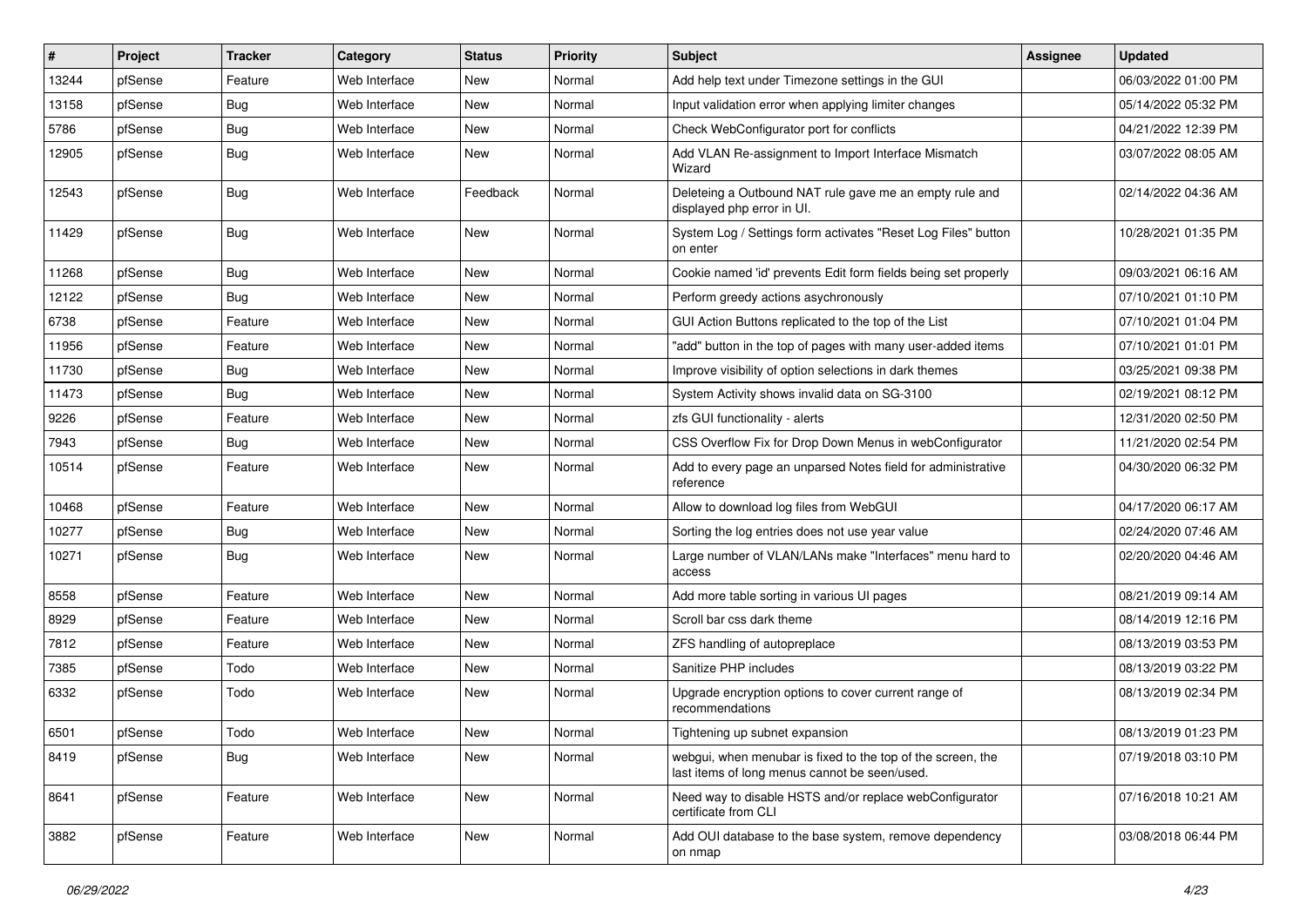| #     | Project      | <b>Tracker</b> | Category                    | <b>Status</b>                 | <b>Priority</b> | <b>Subject</b>                                                                                | <b>Assignee</b>      | <b>Updated</b>      |
|-------|--------------|----------------|-----------------------------|-------------------------------|-----------------|-----------------------------------------------------------------------------------------------|----------------------|---------------------|
| 7216  | pfSense      | Feature        | Web Interface               | New                           | Normal          | Allow user to choose date display format                                                      | <b>Phillip Davis</b> | 02/02/2018 04:20 PM |
| 8285  | pfSense      | <b>Bug</b>     | Web Interface               | New                           | Normal          | Actions on stale data may result in catastrophic results                                      |                      | 01/16/2018 08:08 PM |
| 7988  | pfSense      | Feature        | Web Interface               | New                           | Normal          | Compact Theme based on Compact-RED with the default<br>theme colors.                          |                      | 10/23/2017 05:34 AM |
| 7957  | pfSense      | Feature        | Web Interface               | New                           | Normal          | GUI theme - separate "colour" from "compact/normal" in<br>theme dropdown                      |                      | 10/17/2017 06:58 AM |
| 7956  | pfSense      | Feature        | Web Interface               | New                           | Normal          | Favicon able to match GUI colour setting?                                                     |                      | 10/17/2017 06:36 AM |
| 7402  | pfSense      | <b>Bug</b>     | Web Interface               | New                           | Normal          | Inconsistent use of htmlentities validation checks                                            |                      | 03/21/2017 08:58 AM |
| 7238  | pfSense      | Bug            | Web Interface               | <b>New</b>                    | Normal          | Menu layout broken when using "Hostname in Menu" with long<br>hostnames                       |                      | 02/21/2017 07:01 AM |
| 6803  | pfSense      | Bug            | Web Interface               | New                           | Normal          | CSRF timeout occurs when it (probably) shouldn't                                              |                      | 11/03/2016 09:43 PM |
| 5367  | pfSense      | <b>Bug</b>     | Web Interface               | New                           | Normal          | Safari repeatedly tries to reload dashboard                                                   | Jared Dillard        | 08/22/2016 11:08 AM |
| 6614  | pfSense      | <b>Bug</b>     | Web Interface               | Confirmed                     | Normal          | Dashboard high CPU usage                                                                      |                      | 07/14/2016 03:04 PM |
| 6493  | pfSense      | <b>Bug</b>     | Web Interface               | Confirmed                     | Normal          | Dynamic DNS clients slow page load                                                            |                      | 06/17/2016 03:43 AM |
| 6215  | pfSense      | Feature        | Web Interface               | New                           | Normal          | Create consistent UI for admin access security                                                |                      | 04/20/2016 03:05 PM |
| 1307  | pfSense      | Feature        | Web Interface               | New                           | Normal          | Request: Option To Resolve Addresses in State Table<br>Summary                                |                      | 02/06/2016 04:58 AM |
| 986   | pfSense      | Feature        | Web Interface               | New                           | Normal          | Dynamic states view                                                                           |                      | 02/06/2016 04:58 AM |
| 5445  | pfSense      | Todo           | Web Interface               | New                           | Normal          | Improve banner for "background activity"                                                      |                      | 02/06/2016 04:43 AM |
| 4628  | pfSense      | Feature        | Web Interface               | <b>New</b>                    | Normal          | Add GUI to manage loader tunables (e.g. loader.conf.local)                                    |                      | 09/16/2015 04:28 PM |
| 3899  | pfSense      | Feature        | Web Interface               | New                           | Normal          | Add feature to allow reordering of <package> items in<br/>config.xml</package>                |                      | 09/27/2014 04:40 PM |
| 3087  | pfSense      | Feature        | Web Interface               | New                           | Normal          | Setup Wizard does not include IPv6 options for interfaces                                     |                      | 07/10/2013 06:19 PM |
| 11270 | pfSense      | Feature        | VPN (Multiple Types)        | New                           | Low             | Consider integrating Nebula mesh VPN                                                          |                      | 01/20/2021 03:34 PM |
| 11145 | pfSense Docs | Correction     | Virtualization              | New                           | Very Low        | Feedback on pfSense Configuration Recipes — Virtualizing<br>pfSense with Hyper-V              | Jim Pingle           | 03/06/2021 04:14 PM |
| 13016 | pfSense Docs | New Content    | Virtualization              | New                           | Normal          | Workaround for bandwith issues since 2.6 when installed in<br>Hyper-V                         |                      | 04/01/2022 01:06 PM |
| 10482 | pfSense Docs | Correction     | Virtualization              | New                           | Normal          | In AWS, Get System Log may not show output and Get<br>Instance Screenshot may need to be used | Jim Pingle           | 04/20/2020 09:07 AM |
| 12385 | pfSense      | <b>Bug</b>     | Virtual IP Addresses        | <b>Pull Request</b><br>Review | Normal          | deleteVIP() does not check 1:1 NAT and Outbound NAT rules                                     | Viktor Gurov         | 06/28/2022 12:01 PM |
| 12542 | pfSense      | Bug            | Virtual IP Addresses        | <b>New</b>                    | Normal          | Cannot assign a same IPv6 Link-Local address to different<br>interfaces                       |                      | 11/25/2021 01:41 AM |
| 12459 | pfSense      | Todo           | <b>Virtual IP Addresses</b> | <b>New</b>                    | Normal          | Add IP Alias subnet input validation                                                          |                      | 10/15/2021 09:35 AM |
| 12451 | pfSense      | <b>Bug</b>     | Virtual IP Addresses        | New                           | Normal          | deleteVIP() does not check RFC2136 Update Source                                              |                      | 10/13/2021 10:06 AM |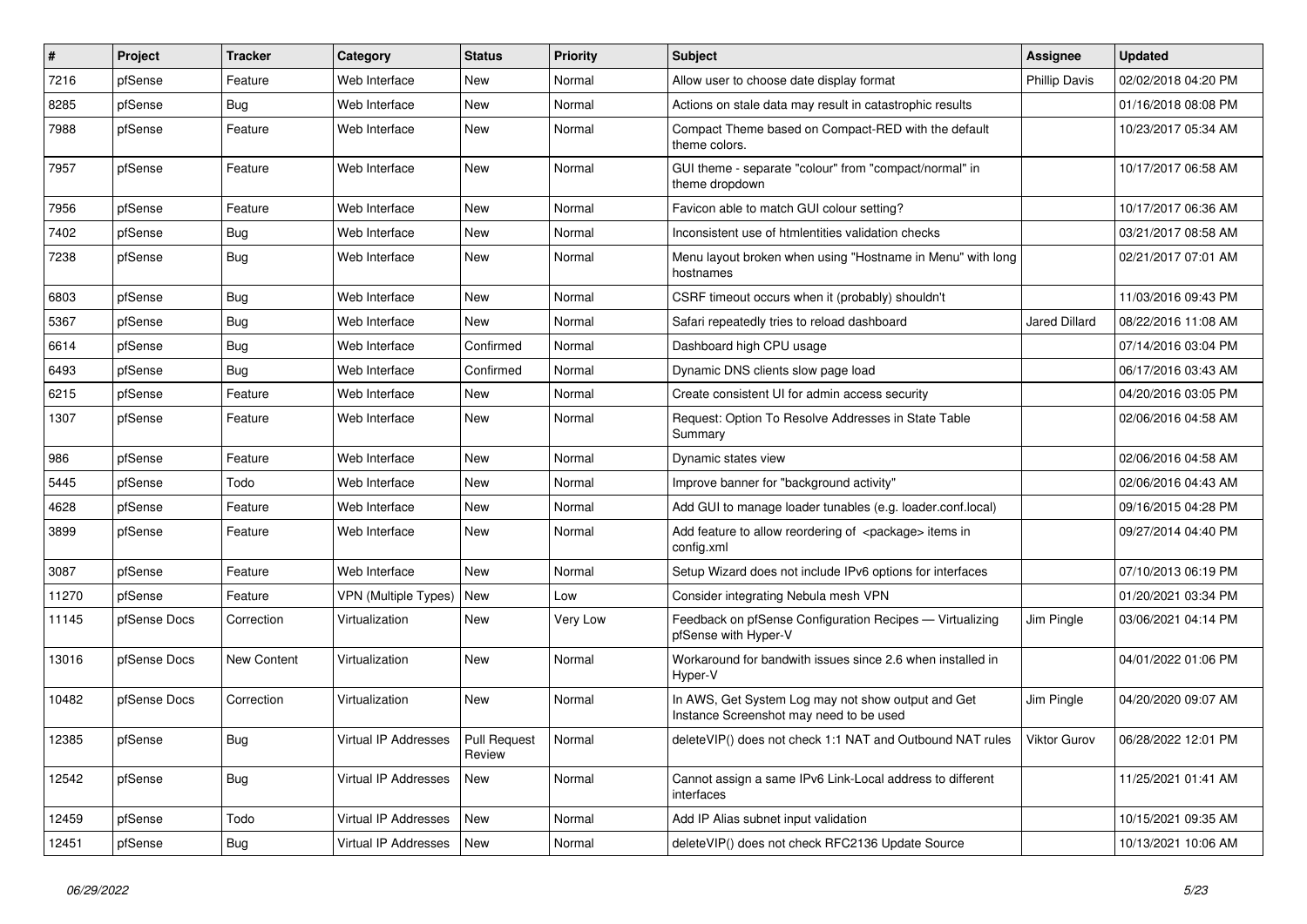| $\vert$ # | Project | <b>Tracker</b> | Category                     | <b>Status</b> | Priority | <b>Subject</b>                                                                                                                       | <b>Assignee</b> | <b>Updated</b>      |
|-----------|---------|----------------|------------------------------|---------------|----------|--------------------------------------------------------------------------------------------------------------------------------------|-----------------|---------------------|
| 12055     | pfSense | Feature        | <b>Virtual IP Addresses</b>  | Feedback      | Normal   | Option to disable XMLRPC Sync for Loopback Virtual IPs                                                                               |                 | 06/18/2021 09:05 AM |
| 11992     | pfSense | <b>Bug</b>     | Virtual IP Addresses         | Confirmed     | High     | GRE Tunnel - Does not work with a virtual IP as endpoint                                                                             |                 | 06/04/2021 01:16 AM |
| 10544     | pfSense | <b>Bug</b>     | User Manager /<br>Privileges | New           | Normal   | It's not possible to add a user to group operator using the gui                                                                      |                 | 04/21/2022 12:39 PM |
| 4154      | pfSense | <b>Bug</b>     | User Manager /<br>Privileges | Confirmed     | Normal   | RADIUS authentication not working over IPv6                                                                                          |                 | 04/21/2022 12:39 PM |
| 9253      | pfSense | Feature        | User Manager /<br>Privileges | New           | Normal   | RFE: True View-Only WebCFG options                                                                                                   |                 | 08/21/2019 09:21 AM |
| 6602      | pfSense | Feature        | User Manager /<br>Privileges | <b>New</b>    | Normal   | Config writes denied via "deny config write" permission should<br>notify as such                                                     |                 | 08/20/2019 03:43 PM |
| 9621      | pfSense | Feature        | User Manager /<br>Privileges | <b>New</b>    | Normal   | More convenient deletion of single user privileges                                                                                   |                 | 07/09/2019 03:09 AM |
| 9485      | pfSense | <b>Bug</b>     | User Manager /<br>Privileges | <b>New</b>    | Normal   | password match error on system_usermanager causes Group<br>membership to be reset.                                                   |                 | 04/26/2019 08:52 AM |
| 7863      | pfSense | <b>Bug</b>     | User Manager /<br>Privileges | <b>New</b>    | Normal   | The "WebCfg - All pages" permission inclueds the "User -<br>System: Shell account access" even though that is not a<br>WebCofg page. |                 | 09/16/2017 05:13 AM |
| 5850      | pfSense | Feature        | User Manager /<br>Privileges | <b>New</b>    | Normal   | Limit "WebCfg - System: User Manager page" privilege to<br>non-admins and non-admin groups                                           |                 | 02/19/2017 10:04 AM |
| 33        | pfSense | Todo           | User Manager /<br>Privileges | New           | Normal   | L2TP users integration with user manager                                                                                             |                 | 02/06/2016 04:53 AM |
| 32        | pfSense | Todo           | User Manager /<br>Privileges | <b>New</b>    | Normal   | PPPoE Server users integration with user manager                                                                                     |                 | 02/06/2016 04:53 AM |
| 1574      | pfSense | Feature        | User Manager /<br>Privileges | New           | Normal   | Password quality enforcment.                                                                                                         |                 | 02/06/2016 04:15 AM |
| 3706      | pfSense | <b>Bug</b>     | User Manager /<br>Privileges | <b>New</b>    | Normal   | Permission order affects default page on limited accounts, but<br>can't reorder                                                      |                 | 02/06/2016 04:10 AM |
| 521       | pfSense | Feature        | User Manager /<br>Privileges | <b>New</b>    | Normal   | Group manager Assigned Permissions                                                                                                   |                 | 04/18/2010 02:59 PM |
| 13222     | pfSense | <b>Bug</b>     | UPnP/NAT-PMP                 | <b>New</b>    | Normal   | CARP IP does not listen for NAT-PMP packets                                                                                          |                 | 05/26/2022 02:28 PM |
| 4500      | pfSense | <b>Bug</b>     | UPnP/NAT-PMP                 | Confirmed     | Normal   | Some miniupnp port mappings are not displayed in the Status<br>page                                                                  |                 | 04/25/2022 12:49 PM |
| 12797     | pfSense | <b>Bug</b>     | UPnP/NAT-PMP                 | <b>New</b>    | Normal   | UPnP+STUN forms invalid outbound NAT rules using the<br>external address discovered from STUN                                        |                 | 02/15/2022 01:01 PM |
| 6926      | pfSense | <b>Bug</b>     | UPnP/NAT-PMP                 | New           | Normal   | Miniupnp advertising expired IPv6 address                                                                                            |                 | 01/15/2022 08:29 PM |
| 8325      | pfSense | <b>Bug</b>     | UPnP/NAT-PMP                 | New           | Normal   | UPnP not available for pppoe-Clients                                                                                                 |                 | 11/15/2020 10:33 AM |
| 4265      | pfSense | Feature        | UPnP/NAT-PMP                 | New           | Normal   | UPNP allow use of alias and schedule                                                                                                 |                 | 08/20/2019 02:57 PM |
| 5360      | pfSense | Feature        | UPnP/NAT-PMP                 | New           | Normal   | Add possibility to configure independent "UPnP & NAT-PMP"<br>instances                                                               |                 | 10/31/2015 04:25 AM |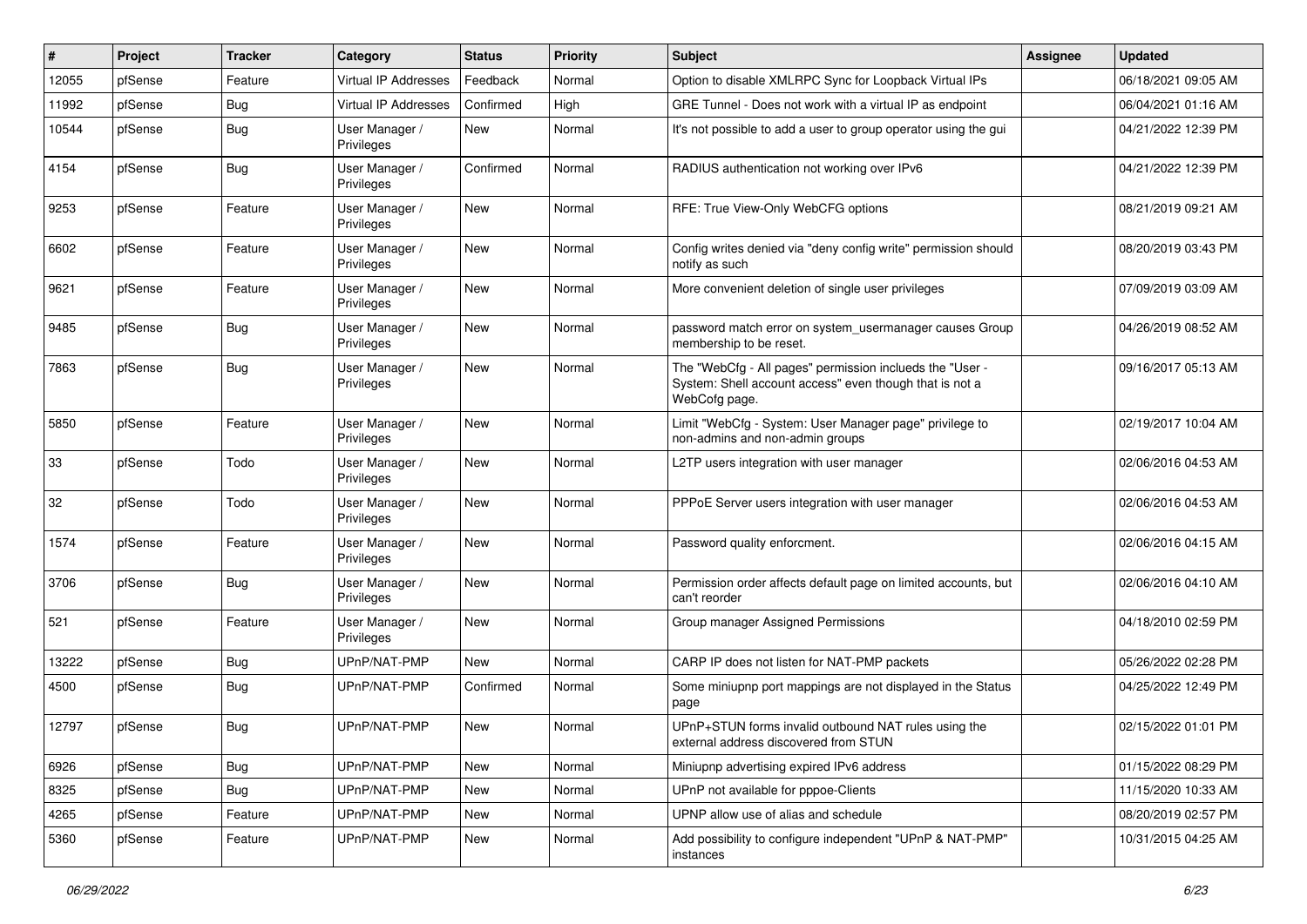| #     | Project             | <b>Tracker</b> | Category                            | <b>Status</b> | <b>Priority</b> | <b>Subject</b>                                                                                          | <b>Assignee</b>                       | <b>Updated</b>      |
|-------|---------------------|----------------|-------------------------------------|---------------|-----------------|---------------------------------------------------------------------------------------------------------|---------------------------------------|---------------------|
| 10464 | pfSense             | Todo           | Upgrade                             | New           | Low             | Disallow package updates when a system update is available                                              |                                       | 04/21/2022 12:39 PM |
| 12768 | pfSense             | Feature        | Upgrade                             | New           | Normal          | pfSense-repo: Make sure default config file exists                                                      |                                       | 06/28/2022 12:01 PM |
| 13252 | pfSense             | Bug            | Upgrade                             | New           | Normal          | reduce frequency of php-fpm socket connection attempts from<br>check reload status                      |                                       | 06/12/2022 11:11 AM |
| 12796 | pfSense             | <b>Bug</b>     | Upgrade                             | Confirmed     | Normal          | 2.5.2 -> 2.6.0 upgrade segfaults if certain packages are<br>installed.                                  |                                       | 05/24/2022 07:43 AM |
| 13187 | pfSense             | Documentation  | Upgrade                             | New           | Normal          | Azure Frequently asked questions                                                                        |                                       | 05/20/2022 06:52 AM |
| 10530 | pfSense             | Bug            | Upgrade                             | <b>New</b>    | Normal          | Convert config version to be based on product version                                                   |                                       | 04/21/2022 12:39 PM |
| 5074  | pfSense             | Feature        | Upgrade                             | New           | Normal          | Standard release notes URLs to facilitate GUI viewing before<br>upgrade                                 |                                       | 04/21/2022 12:39 PM |
| 11619 | pfSense             | <b>Bug</b>     | Upgrade                             | New           | Normal          | Unable to upgrade 2.4.4-p3 to 2.5/21.02-p1                                                              |                                       | 08/15/2021 10:00 AM |
| 10708 | pfSense             | Bug            | Upgrade                             | New           | Normal          | ZFS bootpool boot symlink issue                                                                         | Luiz Souza                            | 03/08/2021 07:03 AM |
| 11257 | pfSense             | Feature        | Upgrade                             | New           | Normal          | Installed Packages: Update all button                                                                   |                                       | 01/18/2021 10:45 AM |
| 10237 | pfSense             | Feature        | Upgrade                             | New           | Normal          | Take ZFS snapshot on Upgrade                                                                            |                                       | 04/07/2020 03:58 PM |
| 10310 | pfSense             | <b>Bug</b>     | Upgrade                             | New           | Normal          | Systems with low RAM and several packages may temporarily<br>fail to load large tables after an upgrade |                                       | 03/03/2020 07:55 AM |
| 6917  | pfSense             | Feature        | Upgrade                             | New           | Normal          | Add ability to choose from what IP/IFACE you search for<br>updates                                      |                                       | 11/11/2016 09:51 AM |
| 13280 | pfSense             | Bug            | Unknown                             | New           | Normal          | Entries duplicated in /boot/loader.conf                                                                 |                                       | 06/19/2022 11:11 AM |
| 11777 | pfSense<br>Packages | <b>Bug</b>     | Unbound                             | <b>New</b>    | Very Low        | Input validation prevents DNS Resolver from being disabled                                              |                                       | 04/05/2021 05:51 PM |
| 13311 | pfSense Docs        | New Content    | Troubleshooting                     | New           | High            | Add troubleshooting tips for ZFS boot issues                                                            |                                       | 06/28/2022 11:04 AM |
| 10199 | pfSense             | Todo           | Translations                        | New           | Very Low        | Improve Spanish translation interface                                                                   | Aluisco Miguel<br>Ricardo<br>Mastrapa | 01/22/2020 09:22 AM |
| 9344  | pfSense             | <b>Bug</b>     | Translations                        | New           | Normal          | OpenVPN click NCP Algorithms will always go to DH<br>Parameters website(in Chinese-Taiwan)              |                                       | 10/21/2021 03:48 AM |
| 7977  | pfSense             | Bug            | Translations                        | New           | Normal          | English text shown in stead of translated text (Routing -<br>Gateway groups - edit)                     |                                       | 08/21/2019 11:28 AM |
| 8095  | pfSense             | <b>Bug</b>     | Translations                        | New           | Normal          | Unescaped simple quotes break JavaScript features when the<br>French translation is enabled             |                                       | 08/21/2019 09:06 AM |
| 1890  | pfSense             | Bug            | Translations                        | New           | Normal          | No gettext support in console scripts                                                                   |                                       | 08/13/2019 12:24 PM |
| 9024  | pfSense             | Bug            | <b>Traffic Shaper</b><br>(Limiters) | Feedback      | Normal          | Ping packet loss under load when using limiters                                                         |                                       | 05/12/2022 11:55 AM |
| 12829 | pfSense             | <b>Bug</b>     | <b>Traffic Shaper</b><br>(Limiters) | Feedback      | Normal          | Dummynet kernel module fails to load after upgrade.                                                     |                                       | 03/17/2022 09:26 AM |
| 7389  | pfSense             | <b>Bug</b>     | <b>Traffic Shaper</b><br>(Limiters) | In Progress   | Normal          | Limiter does not work with transparent proxy                                                            | Luiz Souza                            | 02/01/2021 03:31 PM |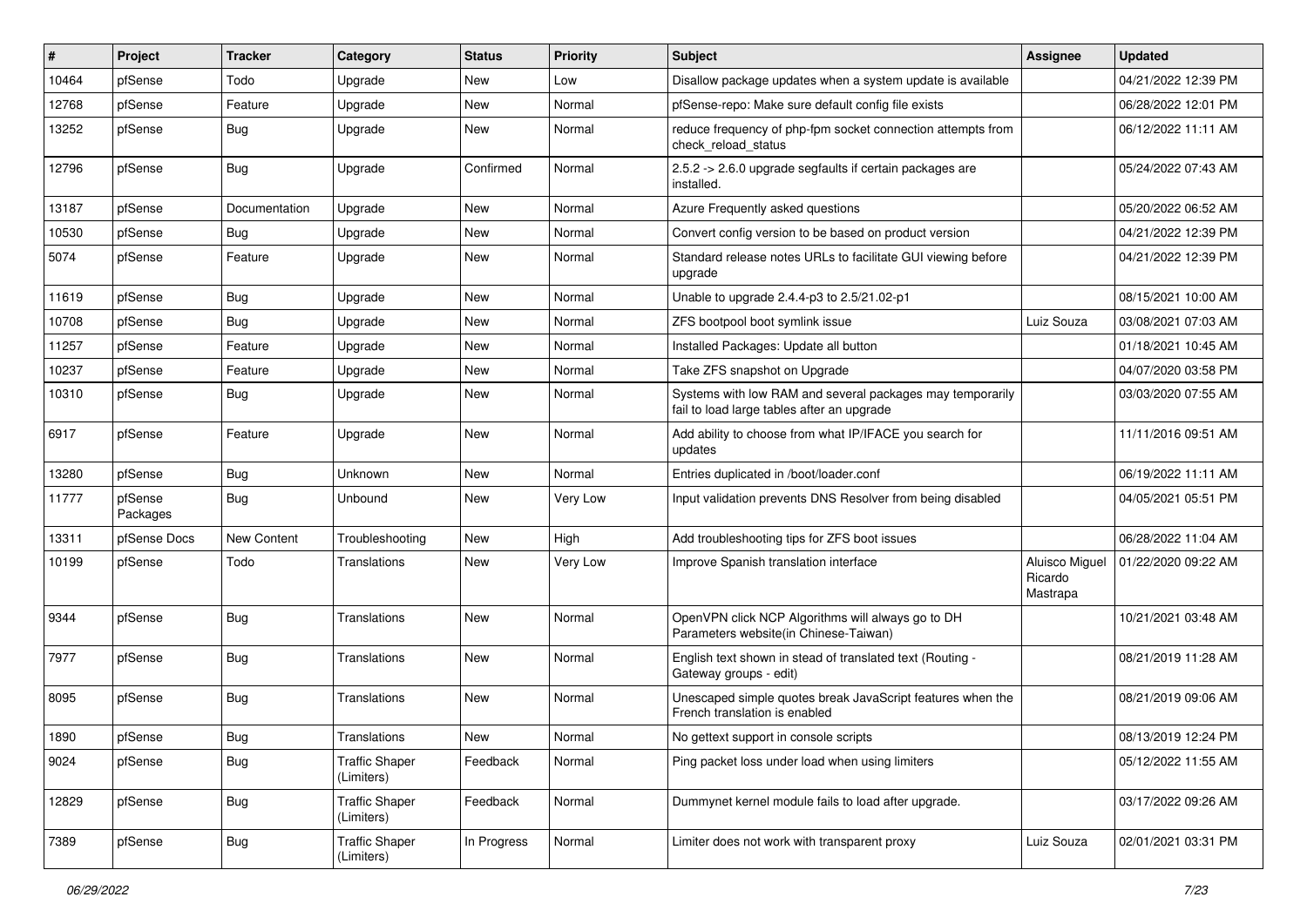| $\sharp$ | Project | <b>Tracker</b> | Category                            | <b>Status</b>                 | <b>Priority</b> | <b>Subject</b>                                                                                                          | Assignee             | <b>Updated</b>      |
|----------|---------|----------------|-------------------------------------|-------------------------------|-----------------|-------------------------------------------------------------------------------------------------------------------------|----------------------|---------------------|
| 11192    | pfSense | Bug            | <b>Traffic Shaper</b><br>(Limiters) | Feedback                      | Normal          | Using Limiters causes out of order packets within one TCP or<br>UDP flow                                                |                      | 01/06/2021 12:09 AM |
| 1883     | pfSense | Feature        | <b>Traffic Shaper</b><br>(Limiters) | New                           | Normal          | Diag > Limiter Info presentation enhancement                                                                            |                      | 08/20/2019 03:46 PM |
| 6295     | pfSense | Bug            | <b>Traffic Shaper</b><br>(Limiters) | <b>New</b>                    | Normal          | Crash upon applying CODELQ to untagged parent interface<br>when also applied to daughter VLAN                           | Luiz Souza           | 08/20/2019 02:44 PM |
| 8963     | pfSense | Bug            | <b>Traffic Shaper</b><br>(Limiters) | New                           | Normal          | 2.4.4 Limiters don't work after CARP fail-over                                                                          |                      | 12/10/2018 06:40 AM |
| 8072     | pfSense | <b>Bug</b>     | <b>Traffic Shaper</b><br>(Limiters) | New                           | Normal          | Limiter / Queue mask issues?                                                                                            | Ivor Kreso           | 11/08/2017 07:56 PM |
| 3824     | pfSense | Bug            | <b>Traffic Shaper</b><br>(Limiters) | Confirmed                     | Normal          | Limiters on bridge break traffic outside locally-configured IP<br>subnets                                               | Luiz Souza           | 11/03/2016 07:16 PM |
| 1848     | pfSense | Bug            | <b>Traffic Shaper</b><br>(Limiters) | Confirmed                     | Normal          | Limiters after policy routing has taken place do not behave<br>correctly                                                |                      | 10/25/2014 09:18 PM |
| 13072    | pfSense | Feature        | <b>Traffic Shaper</b><br>(ALTQ)     | <b>Pull Request</b><br>Review | Very Low        | Matching background/font colors of queue values with dark<br>theme.                                                     |                      | 04/19/2022 07:32 AM |
| 12393    | pfSense | Bug            | <b>Traffic Shaper</b><br>(ALTQ)     | New                           | Low             | Priority of qOthersLow higher than default queues                                                                       |                      | 09/21/2021 02:48 PM |
| 6696     | pfSense | <b>Bug</b>     | <b>Traffic Shaper</b><br>(ALTQ)     | <b>New</b>                    | Low             | Add configure link to Status > Queues error message if traffic<br>shaping not configured                                | <b>Jared Dillard</b> | 08/21/2019 08:55 AM |
| 13304    | pfSense | Feature        | <b>Traffic Shaper</b><br>(ALTQ)     | <b>Pull Request</b><br>Review | Normal          | Add Broadcom Netextreme II (bxe) to the altq capable check                                                              |                      | 06/28/2022 12:01 PM |
| 12878    | pfSense | Bug            | <b>Traffic Shaper</b><br>(ALTQ)     | Incomplete                    | Normal          | Traffic shaping by interface, route queue bandwidth inbound,<br>out by a large factor.                                  |                      | 06/06/2022 07:03 AM |
| 13051    | pfSense | Bug            | <b>Traffic Shaper</b><br>(ALTQ)     | New                           | Normal          | Firewall traffic shaper by interface selection unknow                                                                   |                      | 04/12/2022 07:03 AM |
| 1849     | pfSense | <b>Bug</b>     | <b>Traffic Shaper</b><br>(ALTQ)     | New                           | Normal          | Traffic shaper - By Queue view needs to show/use friendly<br>inerface names                                             |                      | 01/10/2022 08:10 AM |
| 4405     | pfSense | Feature        | <b>Traffic Shaper</b><br>(ALTQ)     | In Progress                   | Normal          | Traffic shaping doesn't work when applied to a bridge interface   Luiz Souza                                            |                      | 02/09/2021 12:05 PM |
| 11174    | pfSense | <b>Bug</b>     | <b>Traffic Shaper</b><br>(ALTQ)     | Feedback                      | Normal          | Incorrect traffic shaping on pppoe interface                                                                            |                      | 12/21/2020 11:21 PM |
| 8263     | pfSense | <b>Bug</b>     | <b>Traffic Shaper</b><br>(ALTQ)     | <b>New</b>                    | Normal          | Cannot create a nonlinear `Link Share` service curve because<br>of: "the sum of the child bandwidth higher than parent" |                      | 11/05/2020 07:31 AM |
| 10839    | pfSense | Feature        | <b>Traffic Shaper</b><br>(ALTQ)     | New                           | Normal          | Add popular messengers to the Traffic Shaper Wizard                                                                     |                      | 08/18/2020 10:07 AM |
| 8712     | pfSense | Feature        | <b>Traffic Shaper</b><br>(ALTQ)     | New                           | Normal          | QOS on ipsec links                                                                                                      |                      | 06/22/2020 06:27 AM |
| 8483     | pfSense | Feature        | <b>Traffic Shaper</b><br>(ALTQ)     | New                           | Normal          | Allow user to choose order of Queues status                                                                             |                      | 08/21/2019 09:12 AM |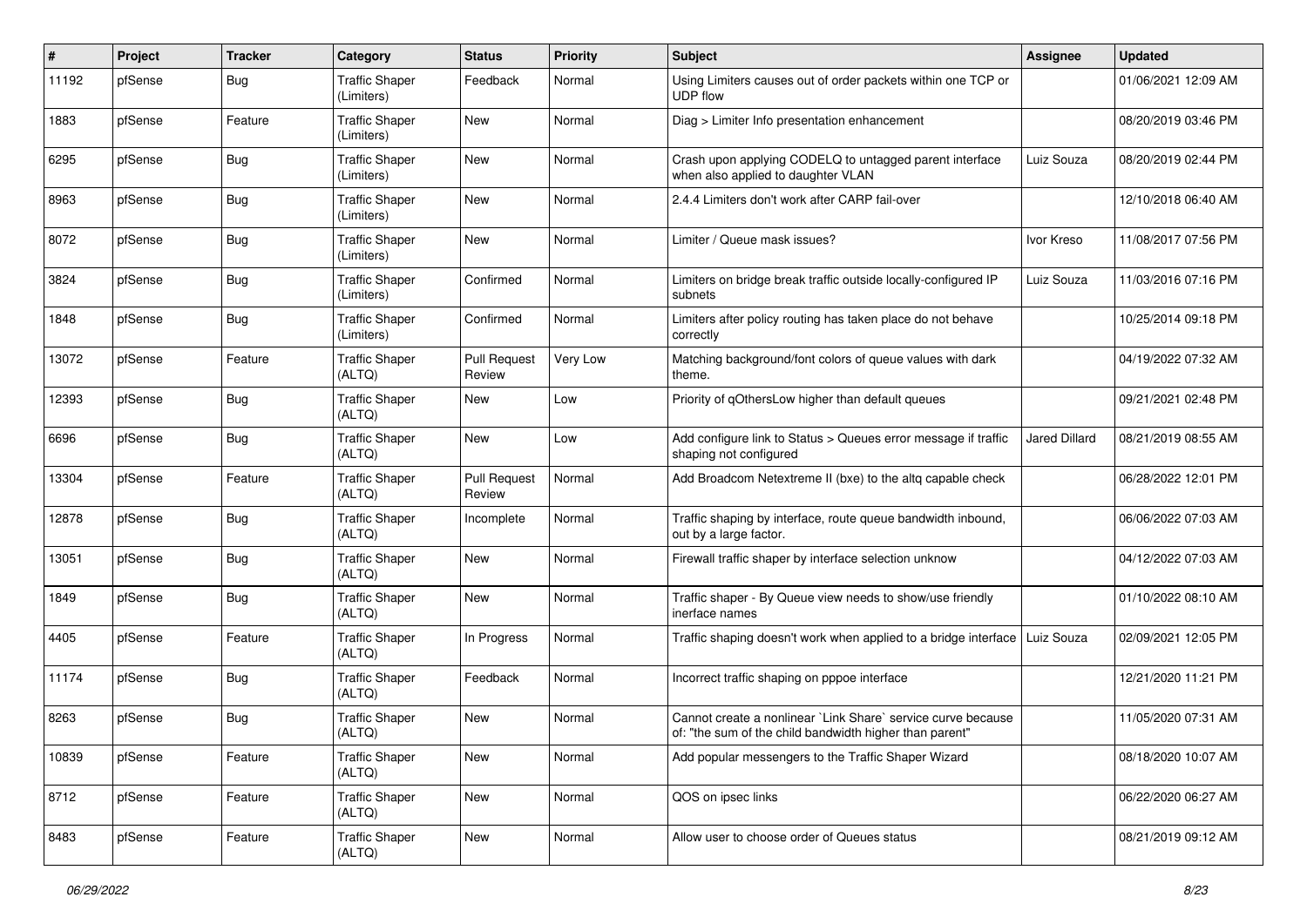| $\sharp$ | Project             | <b>Tracker</b> | Category                        | <b>Status</b>                 | <b>Priority</b> | <b>Subject</b>                                                                                          | Assignee             | <b>Updated</b>      |
|----------|---------------------|----------------|---------------------------------|-------------------------------|-----------------|---------------------------------------------------------------------------------------------------------|----------------------|---------------------|
| 7899     | pfSense             | <b>Bug</b>     | <b>Traffic Shaper</b><br>(ALTQ) | New                           | Normal          | a floating 'match' rule on LAN does not put traffic from a<br>broswer on a clientpc into a shaper queue |                      | 09/28/2017 09:16 AM |
| 5813     | pfSense             | Feature        | <b>Traffic Shaper</b><br>(ALTQ) | New                           | Normal          | Replacement of layer7 filter                                                                            |                      | 02/18/2017 05:08 PM |
| 2315     | pfSense             | Feature        | <b>Traffic Shaper</b><br>(ALTQ) | New                           | Normal          | Traffic Shaper - Adaptive Bandwidth Management                                                          |                      | 02/06/2016 05:07 AM |
| 4467     | pfSense             | <b>Bug</b>     | <b>Traffic Shaper</b><br>(ALTQ) | <b>New</b>                    | Normal          | Traffic Graphs shows wrong throughput when traffic shaping<br>enabled                                   |                      | 02/23/2015 05:31 PM |
| 3465     | pfSense             | Bug            | <b>Traffic Shaper</b><br>(ALTQ) | <b>New</b>                    | Normal          | Editing Traffic Shaper queues causes status_queues.php error                                            |                      | 02/19/2014 01:53 AM |
| 2308     | pfSense             | Bug            | <b>Traffic Shaper</b><br>(ALTQ) | New                           | Normal          | HFSC WebUI doesn't check for "Bandwidth" setting                                                        |                      | 12/04/2012 07:12 PM |
| 11589    | pfSense             | Feature        | <b>Traffic Graphs</b>           | <b>Pull Request</b><br>Review | Low             | Fix iftop experimental traffic fetcher, unify and improve output<br>style                               |                      | 03/03/2021 03:30 PM |
| 10959    | pfSense             | <b>Bug</b>     | <b>Traffic Graphs</b>           | Feedback                      | Low             | Traffic graph stopped on interface used via netmap                                                      |                      | 02/22/2021 02:57 AM |
| 7400     | pfSense             | <b>Bug</b>     | <b>Traffic Graphs</b>           | Assigned                      | Normal          | Traffic Graphs show bad data on 2.3.3 1                                                                 | <b>Jared Dillard</b> | 12/31/2021 05:47 PM |
| 12401    | pfSense             | <b>Bug</b>     | <b>Traffic Graphs</b>           | New                           | Normal          | Traffic graphs with untagged and tagged VLAN on same<br>interface                                       |                      | 09/23/2021 09:18 PM |
| 9566     | pfSense             | Bug            | <b>Traffic Graphs</b>           | <b>New</b>                    | Normal          | Traffic graph displays traffic incorrectly                                                              |                      | 11/18/2019 07:54 AM |
| 9737     | pfSense             | <b>Bug</b>     | <b>Traffic Graphs</b>           | New                           | Normal          | traffic-graphs is shows incorrect units inside the chart                                                |                      | 09/09/2019 06:35 AM |
| 9101     | pfSense             | <b>Bug</b>     | <b>Traffic Graphs</b>           | New                           | Normal          | Traffic Graphs/Dashboard Slows Downloads Being Performed<br>by the Same Firefox Browser                 |                      | 08/21/2019 09:18 AM |
| 7398     | pfSense             | Feature        | <b>Traffic Graphs</b>           | Assigned                      | Normal          | Show average value of bandwidth in/out on Dashboard trafic<br>graph                                     | Jared Dillard        | 08/21/2019 08:56 AM |
| 9087     | pfSense             | <b>Bug</b>     | <b>Traffic Graphs</b>           | New                           | Normal          | Traffic Graph Widget Legend Not Updating                                                                |                      | 08/14/2019 12:38 PM |
| 8274     | pfSense             | Feature        | <b>Traffic Graphs</b>           | New                           | Normal          | Reverse Inverse Traffic Graph View                                                                      | <b>Jared Dillard</b> | 08/14/2019 10:31 AM |
| 8349     | pfSense             | Feature        | <b>Traffic Graphs</b>           | New                           | Normal          | Show the actual numerical information (upload/download<br>speeds) in the traffic graph dashboard widget | <b>Jared Dillard</b> | 02/28/2018 09:42 AM |
| 8130     | pfSense             | Bug            | <b>Traffic Graphs</b>           | New                           | Normal          | Status - Monitoring - Area chart displays traffic data differently<br>than Line or Bar charts           |                      | 11/26/2017 01:40 PM |
| 8909     | pfSense<br>Packages | <b>Bug</b>     | Tinc                            | <b>New</b>                    | Normal          | tinc package makes /rc.newwanip looping forever                                                         |                      | 08/13/2019 09:25 AM |
| 9229     | pfSense<br>Packages | Bug            | Tinc                            | <b>New</b>                    | Normal          | Tinc package: no way of specifying multiple critical<br>configuration parameters from web interface     |                      | 08/13/2019 09:25 AM |
| 12711    | pfSense<br>Packages | Feature        | Telegraf                        | New                           | Normal          | Add InfluxDB V2 support                                                                                 |                      | 01/21/2022 02:54 AM |
| 12655    | pfSense<br>Packages | Bug            | Telegraf                        | New                           | Normal          | telegraf, wireguard plugin failing                                                                      |                      | 12/30/2021 05:51 PM |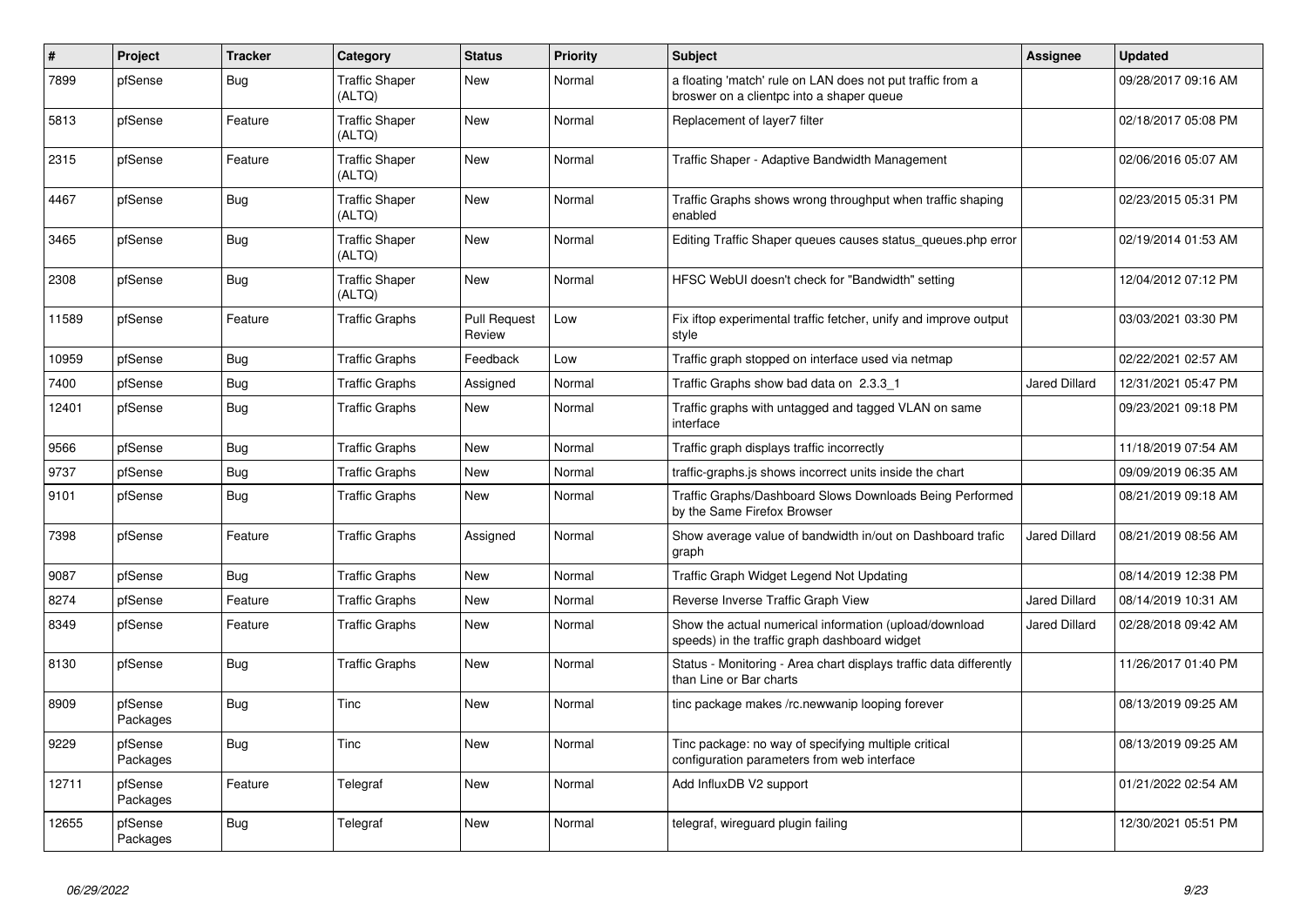| $\pmb{\#}$ | Project             | <b>Tracker</b> | Category  | <b>Status</b>                 | <b>Priority</b> | <b>Subject</b>                                                                             | <b>Assignee</b> | <b>Updated</b>      |
|------------|---------------------|----------------|-----------|-------------------------------|-----------------|--------------------------------------------------------------------------------------------|-----------------|---------------------|
| 8216       | pfSense<br>Packages | Feature        | Telegraf  | New                           | Normal          | Add prometheus output for telegraf                                                         |                 | 09/09/2020 05:33 AM |
| 9139       | pfSense<br>Packages | <b>Bug</b>     | Telegraf  | New                           | Normal          | telegraf: add ping for default gateway(s)                                                  |                 | 05/21/2020 04:23 PM |
| 10487      | pfSense<br>Packages | <b>Bug</b>     | Telegraf  | New                           | Normal          | Telegraf package not sending logs to influxdb server                                       |                 | 05/03/2020 07:09 PM |
| 8099       | pfSense<br>Packages | Feature        | Telegraf  | New                           | Normal          | Add more configuration flexibility to Telegraf                                             |                 | 08/13/2019 09:39 AM |
| 8230       | pfSense<br>Packages | Feature        | Telegraf  | New                           | Normal          | telegraf automatic input plugins configuration for enabled<br>pfsense package              |                 | 02/18/2019 05:23 PM |
| 9138       | pfSense<br>Packages | Bug            | Telegraf  | New                           | Normal          | telegraf: add section for custom config lines                                              |                 | 02/18/2019 03:36 PM |
| 9337       | pfSense<br>Packages | <b>Bug</b>     | Telegraf  | New                           | Normal          | Telegraf ping input fails                                                                  |                 | 02/18/2019 10:40 AM |
| 9046       | pfSense<br>Packages | Feature        | Telegraf  | New                           | High            | telegraf feature request                                                                   |                 | 02/18/2019 03:38 PM |
| 12462      | pfSense<br>Packages | Feature        | Telegraf  | <b>Pull Request</b><br>Review | Normal-package  | Telegraf: Add "devfs" to ignore fs                                                         | Offstage Roller | 10/18/2021 09:03 AM |
| 12114      | pfSense<br>Packages | <b>Bug</b>     | syslog-ng | Feedback                      | Normal          | syslog-ng only binds to the last specified interface                                       |                 | 04/21/2022 12:40 PM |
| 10393      | pfSense<br>Packages | <b>Bug</b>     | syslog-ng | Feedback                      | Normal          | Syslog-ng TLS support is broken                                                            |                 | 04/21/2022 12:40 PM |
| 12502      | pfSense<br>Packages | Feature        | syslog-ng | New                           | Normal          | Syslog-ng Configuration Library (scl) missing                                              |                 | 11/02/2021 06:06 PM |
| 8705       | pfSense<br>Packages | <b>Bug</b>     | syslog-ng | New                           | Normal          | Syslog-NG error in latest snapshot                                                         |                 | 07/27/2018 10:17 AM |
| 8295       | pfSense<br>Packages | <b>Bug</b>     | syslog-ng | New                           | Normal          | syslog-ng logrotates tls files                                                             |                 | 02/14/2018 06:12 AM |
| 8229       | pfSense<br>Packages | <b>Bug</b>     | syslog-ng | New                           | Normal          | syslog-ng stops parsing logs after logrotate run                                           |                 | 01/26/2018 12:00 PM |
| 8180       | pfSense<br>Packages | Bug            | syslog-ng | New                           | Normal          | syslog-ng default log file                                                                 |                 | 01/16/2018 12:53 PM |
| 12160      | pfSense<br>Packages | Regression     | syslog-ng | Feedback                      | High            | An invalid configuration is generated when choosing TLS as<br>the default protocol         | Jim Pingle      | 07/23/2021 03:27 PM |
| 10466      | pfSense<br>Packages | Feature        | Suricata  | New                           | Low             | Add checkbox to Suricata blocked host view to resolve all<br>resolvable IP's automatically |                 | 02/02/2022 06:04 PM |
| 10472      | pfSense<br>Packages | Feature        | Suricata  | New                           | Low             | Blocked host alert table break out by timestamp and type to<br>allow sorting by date       |                 | 04/17/2020 12:46 PM |
| 6023       | pfSense<br>Packages | <b>Bug</b>     | Suricata  | New                           | Low             | Traffic Shaper (pfsense 2.3) Suricata V3.0 Inline Mode<br>Operation                        | Luiz Souza      | 04/15/2016 05:59 AM |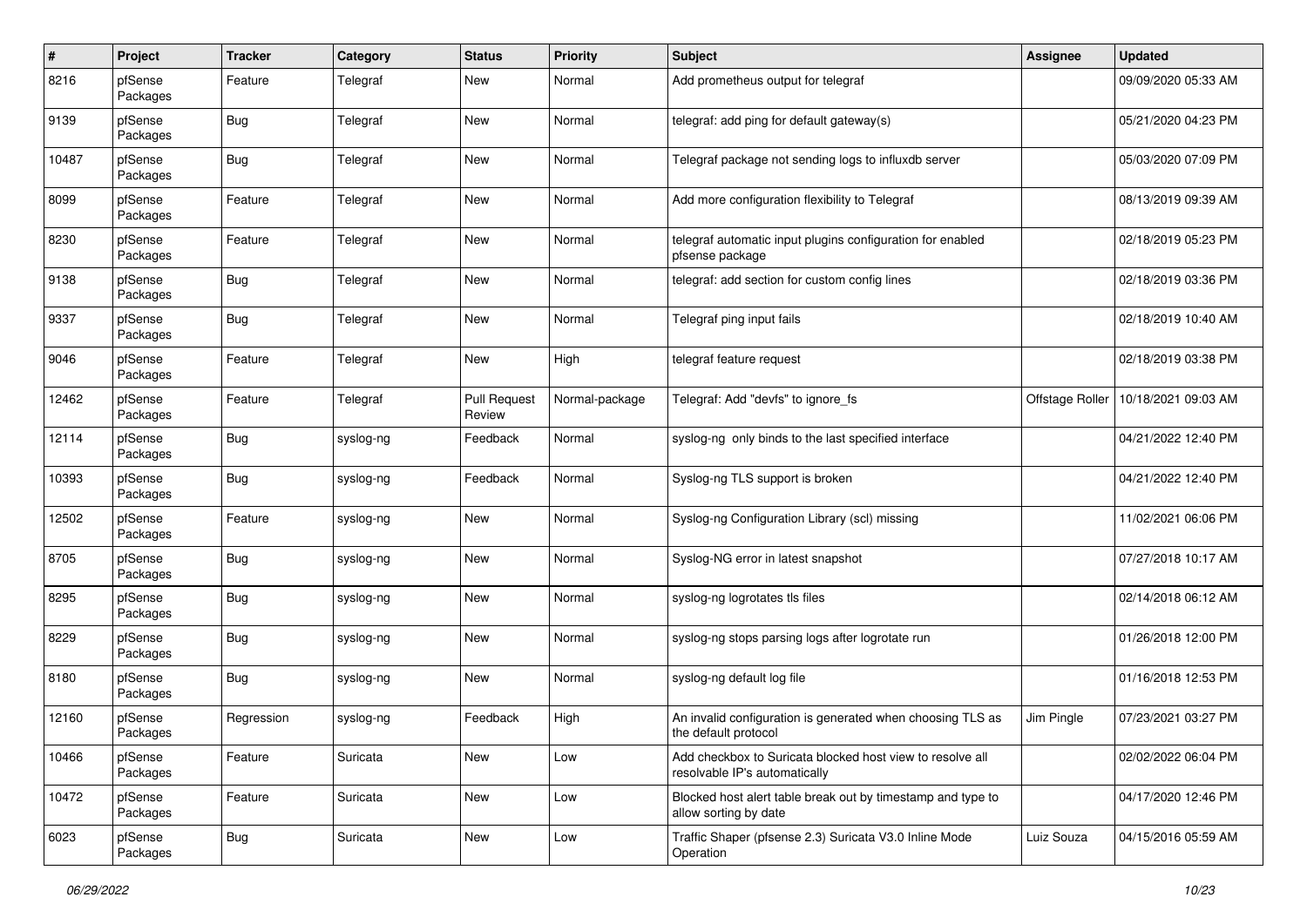| $\pmb{\#}$ | Project             | <b>Tracker</b> | Category | <b>Status</b> | <b>Priority</b> | <b>Subject</b>                                                                            | <b>Assignee</b>     | <b>Updated</b>      |
|------------|---------------------|----------------|----------|---------------|-----------------|-------------------------------------------------------------------------------------------|---------------------|---------------------|
| 12956      | pfSense<br>Packages | <b>Bug</b>     | Suricata | Confirmed     | Normal          | suricata fails to use pcre in SID management (e.g.<br>dropsid.conf)                       |                     | 04/05/2022 12:52 PM |
| 12909      | pfSense<br>Packages | Feature        | Suricata | New           | Normal          | Convert Suricata GeoIP Lookup feature on ALERTS tab to use<br>local GeoIP2 database       | <b>Viktor Gurov</b> | 03/07/2022 08:28 AM |
| 12899      | pfSense<br>Packages | <b>Bug</b>     | Suricata | New           | Normal          | Suricata doesn't honor Pass List                                                          |                     | 03/04/2022 01:22 PM |
| 12748      | pfSense<br>Packages | Feature        | Suricata | New           | Normal          | Suricata blocked page timestamp breakout to it's own sortable<br>column                   |                     | 02/01/2022 12:06 PM |
| 12643      | pfSense<br>Packages | Regression     | Suricata | Feedback      | Normal          | Rule categories are cleared after clicking the save button on<br>the Global Settings page |                     | 12/30/2021 03:44 AM |
| 12506      | pfSense<br>Packages | Bug            | Suricata | Feedback      | Normal          | Only selected instance is restarted on suppress list change                               | Viktor Gurov        | 12/01/2021 04:43 AM |
| 11210      | pfSense<br>Packages | Feature        | Suricata | Feedback      | Normal          | 3rd party rulesets                                                                        | <b>Viktor Gurov</b> | 11/24/2021 04:21 AM |
| 11525      | pfSense<br>Packages | <b>Bug</b>     | Suricata | New           | Normal          | pfsense 2.5.0 release version for vlan issue to suricata                                  |                     | 11/11/2021 08:16 AM |
| 12322      | pfSense<br>Packages | <b>Bug</b>     | Suricata | Feedback      | Normal          | Suricata creates invalid HOME_NET entries                                                 | <b>Viktor Gurov</b> | 09/10/2021 11:42 AM |
| 11742      | pfSense<br>Packages | <b>Bug</b>     | Suricata | New           | Normal          | Blocking / Unblocking is not working correctly.                                           |                     | 09/01/2021 11:08 AM |
| 12292      | pfSense<br>Packages | Feature        | Suricata | Feedback      | Normal          | GeoIP look on the Alerts, Blocked and Files pages                                         | Viktor Gurov        | 08/23/2021 08:16 AM |
| 12285      | pfSense<br>Packages | Feature        | Suricata | In Progress   | Normal          | Add more EVE Logged Traffic protocols                                                     | <b>Viktor Gurov</b> | 08/20/2021 08:22 AM |
| 6964       | pfSense<br>Packages | <b>Bug</b>     | Suricata | Feedback      | Normal          | Host OS Policy Assignment broken when using "Import" or<br>"Aliases" buttons              | Viktor Gurov        | 08/20/2021 07:52 AM |
| 10872      | pfSense<br>Packages | Feature        | Suricata | Feedback      | Normal          | Add adjustable notification for Severity Alert                                            | Viktor Gurov        | 08/20/2021 07:52 AM |
| 9852       | pfSense<br>Packages | Feature        | Suricata | Feedback      | Normal          | show File-Store directory listing                                                         | <b>Viktor Gurov</b> | 08/20/2021 07:52 AM |
| 10292      | pfSense<br>Packages | <b>Bug</b>     | Suricata | New           | Normal          | Suricata not respecting SID Mgmt list                                                     |                     | 02/27/2020 01:02 PM |
| 9934       | pfSense<br>Packages | <b>Bug</b>     | Suricata | New           | Normal          | suricata update kills WAN interface                                                       |                     | 02/20/2020 09:17 AM |
| 8985       | pfSense<br>Packages | Feature        | Suricata | New           | Normal          | Suricata: allow configuration for external/internal additional<br>storage                 |                     | 11/13/2019 10:07 AM |
| 7388       | pfSense<br>Packages | <b>Bug</b>     | Suricata | New           | High            | Suricata does not property recognize MTU for PPPOE<br>interfaces                          |                     | 03/15/2017 05:17 AM |
| 11780      | pfSense<br>Packages | Bug            | Suricata | New           | Very High       | Suricata package fails to prune suricata.log                                              |                     | 08/06/2021 07:18 AM |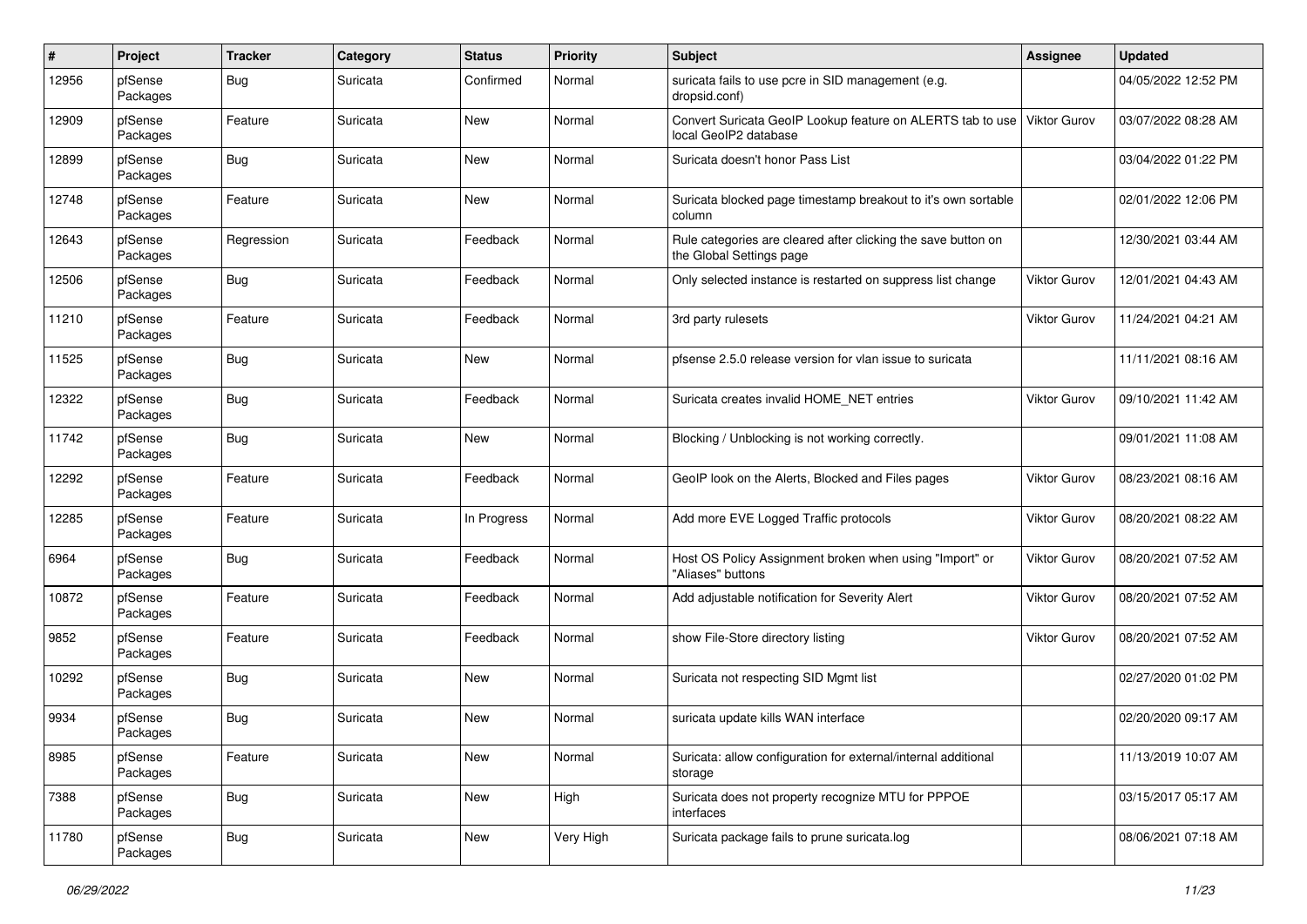| #     | Project             | <b>Tracker</b> | Category                     | <b>Status</b>                 | <b>Priority</b> | <b>Subject</b>                                                                                    | <b>Assignee</b>      | <b>Updated</b>      |
|-------|---------------------|----------------|------------------------------|-------------------------------|-----------------|---------------------------------------------------------------------------------------------------|----------------------|---------------------|
| 13261 | pfSense<br>Packages | <b>Bug</b>     | sudo                         | Feedback                      | Normal          | Input validation rejects empty "sudo" command list, but GUI<br>text says it can be empty          | Christopher<br>Cope  | 06/27/2022 07:19 AM |
| 13160 | pfSense<br>Packages | Feature        | Status Monitoring            | <b>Pull Request</b><br>Review | Normal          | Option to sort monitoring graph views                                                             |                      | 05/13/2022 12:06 PM |
| 11763 | pfSense<br>Packages | <b>Bug</b>     | Status Monitoring            | New                           | Normal          | Traffic graphs refresh issue                                                                      |                      | 05/03/2021 09:44 AM |
| 10601 | pfSense<br>Packages | <b>Bug</b>     | Status Monitoring            | New                           | Normal          | Dashboard->Traffic Graphs Scale is capped for outbound                                            |                      | 05/29/2020 10:13 AM |
| 9749  | pfSense<br>Packages | Feature        | Status_Monitoring            | New                           | Normal          | 95th percentile missing for quality in monitoring                                                 |                      | 09/12/2019 10:39 AM |
| 6752  | pfSense<br>Packages | Todo           | <b>Status Traffic Totals</b> | New                           | Low             | Traffic Totals Data Summary Graph                                                                 | <b>Jared Dillard</b> | 11/08/2017 08:58 AM |
| 11797 | pfSense<br>Packages | <b>Bug</b>     | <b>Status Traffic Totals</b> | New                           | Normal          | Traffic Totals lost upon reboot when using a ramdisk for /var<br>and /tmp                         | John Cornwell        | 04/10/2021 06:27 PM |
| 10429 | pfSense<br>Packages | <b>Bug</b>     | <b>Status Traffic Totals</b> | New                           | Normal          | Status Traffic Total broken 2.4.5                                                                 | <b>Jared Dillard</b> | 02/27/2021 07:55 PM |
| 7267  | pfSense<br>Packages | <b>Bug</b>     | <b>Status Traffic Totals</b> | New                           | Normal          | Status Traffic Totals - Stacked Bar - Scale not high enough                                       | Jared Dillard        | 11/18/2020 07:38 AM |
| 9537  | pfSense<br>Packages | <b>Bug</b>     | <b>Status Traffic Totals</b> | New                           | Normal          | One month offset in displayed data between time changes                                           | <b>Jared Dillard</b> | 05/01/2020 08:27 AM |
| 10994 | pfSense<br>Packages | <b>Bug</b>     | squidguard                   | New                           | Low             | SquidGuard Blacklists Restore Default button does not work                                        |                      | 10/20/2020 12:26 PM |
| 13141 | pfSense<br>Packages | <b>Bug</b>     | squidguard                   | New                           | Normal          | wrong page squidguard block                                                                       |                      | 05/09/2022 05:33 PM |
| 11434 | pfSense<br>Packages | <b>Bug</b>     | squidguard                   | Feedback                      | Normal          | SquidGuard over 1.16.18 11                                                                        |                      | 04/21/2022 12:40 PM |
| 8827  | pfSense<br>Packages | <b>Bug</b>     | squidguard                   | New                           | Normal          | Squidguard: ACL redirect modes 'redirect' and 'err page' send<br>unresolvable URLs to the client. | Viktor Gurov         | 12/21/2021 05:49 AM |
| 11738 | pfSense<br>Packages | Regression     | squidguard                   | Feedback                      | Normal          | SquidGuard 1.16.18_17 Not Filtering Blacklist No-Transparent<br>Mode                              | Viktor Gurov         | 12/21/2021 05:48 AM |
| 12491 | pfSense<br>Packages | Feature        | squidguard                   | New                           | Normal          | squidguard: allow multiple regex                                                                  |                      | 10/28/2021 03:30 PM |
| 11784 | pfSense<br>Packages | Feature        | squidguard                   | <b>New</b>                    | Normal          | squidguard auto update blacklist option                                                           |                      | 04/06/2021 01:53 AM |
| 4088  | pfSense<br>Packages | <b>Bug</b>     | squidguard                   | Feedback                      | Normal          | Buggy squidgurd config file is created                                                            | Viktor Gurov         | 01/28/2021 10:01 AM |
| 11248 | pfSense<br>Packages | Feature        | squidguard                   | Feedback                      | Normal          | SafeSearch update                                                                                 | Viktor Gurov         | 01/28/2021 10:01 AM |
| 10865 | pfSense<br>Packages | Feature        | squidguard                   | New                           | Normal          | squidGuard lacks options to send traffic action logs to syslog<br>server                          |                      | 09/05/2020 01:21 AM |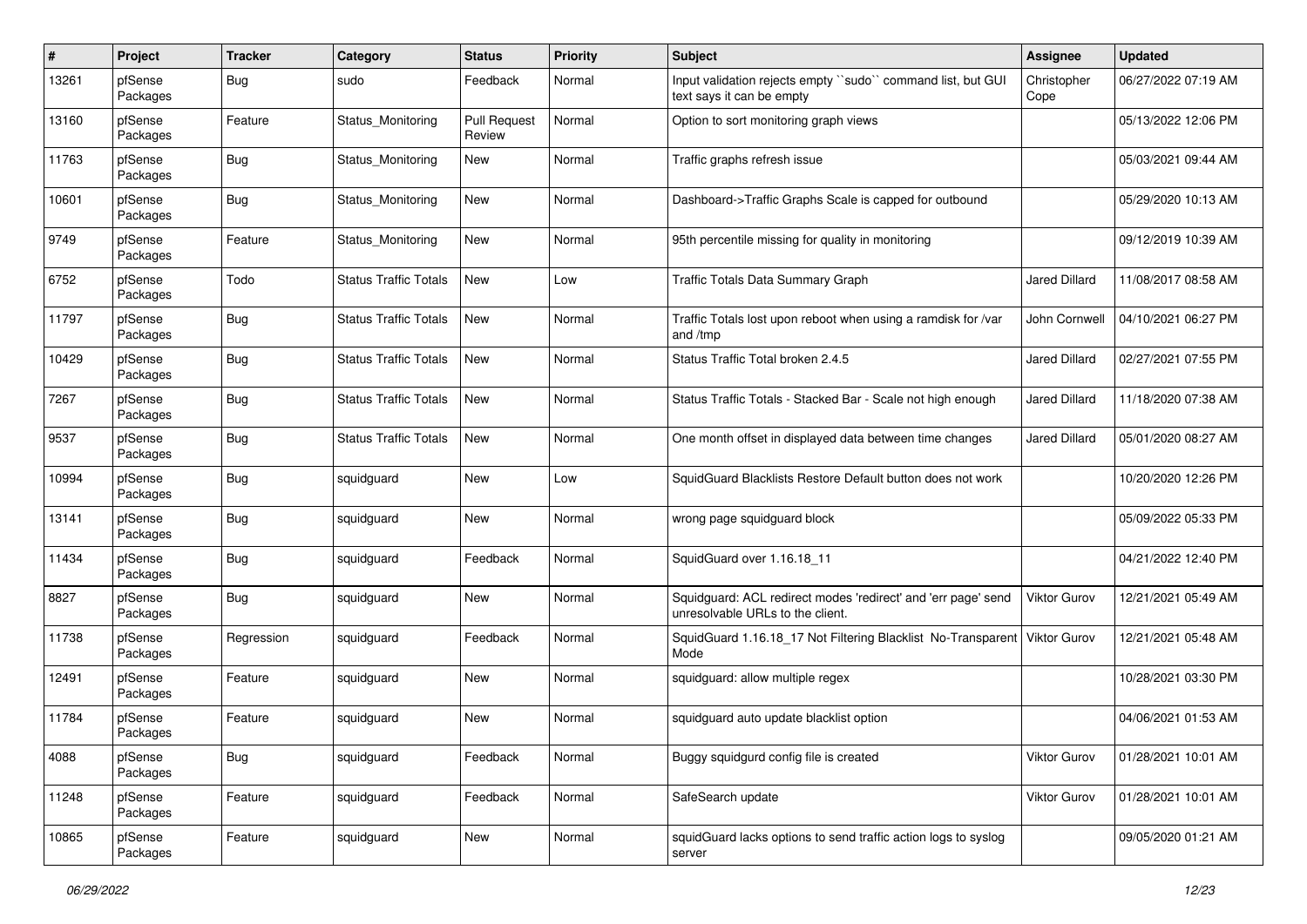| $\pmb{\#}$ | Project             | <b>Tracker</b> | Category   | <b>Status</b> | <b>Priority</b> | Subject                                                                                                                                    | <b>Assignee</b> | <b>Updated</b>      |
|------------|---------------------|----------------|------------|---------------|-----------------|--------------------------------------------------------------------------------------------------------------------------------------------|-----------------|---------------------|
| 9286       | pfSense<br>Packages | <b>Bug</b>     | squidguard | New           | Normal          | squidGuard - Unable to change IP for sgerror.php URL in<br>configuration                                                                   |                 | 11/13/2019 10:07 AM |
| 4928       | pfSense<br>Packages | Feature        | squidguard | New           | Normal          | Surftool - New Package to turn squidguard groups(/acls) on or<br>off                                                                       |                 | 08/13/2019 09:57 AM |
| 9025       | pfSense<br>Packages | Bug            | squidguard | New           | Normal          | SquidGard + Target categories                                                                                                              |                 | 10/08/2018 01:00 AM |
| 8752       | pfSense<br>Packages | Bug            | squidguard | <b>New</b>    | Normal          | For SquidGuard in "Common ACL" menu "Target Rules List"<br>'access" option always stays with default value '---' for my<br>Target category |                 | 08/06/2018 05:53 AM |
| 6521       | pfSense<br>Packages | Bug            | squidguard | <b>New</b>    | Normal          | pfsense 2.3.1 squidguard -> Groups ACL -> Target Rules List<br>missing                                                                     |                 | 06/25/2016 10:49 PM |
| 6471       | pfSense<br>Packages | Bug            | squidguard | New           | Normal          | pfsense 2.3.1 squidguard -> common ACL -> Target Rules List<br>missing                                                                     |                 | 06/08/2016 06:22 PM |
| 5751       | pfSense<br>Packages | Bug            | squidguard | New           | Normal          | SquidGuard target categories not saved when long "Domain<br>List" is provided                                                              |                 | 01/10/2016 08:55 AM |
| 12732      | pfSense<br>Packages | Bug            | squidguard | New           | High            | Squid https filtering squidguard acl target list - erratic<br>behaviour                                                                    |                 | 01/26/2022 09:11 AM |
| 9012       | pfSense<br>Packages | <b>Bug</b>     | Squid      | <b>New</b>    | <b>Very Low</b> | Captive Portal authentication in Squid Proxy Server does not<br>work                                                                       |                 | 10/12/2019 05:06 AM |
| 12264      | pfSense<br>Packages | Bug            | Squid      | Feedback      | Low             | Stray <table> line in squid monitor.php</table>                                                                                            | Viktor Gurov    | 12/23/2021 10:53 AM |
| 9721       | pfSense<br>Packages | Feature        | Squid      | Feedback      | Normal          | add squidclient -h 127.0.0.1 mgr:info output to Diagnostics /<br>Squid and status.php                                                      | Viktor Gurov    | 04/22/2022 02:21 AM |
| 9982       | pfSense<br>Packages | Feature        | Squid      | Feedback      | Normal          | basic Idap auth TLS connection                                                                                                             | Viktor Gurov    | 04/22/2022 02:21 AM |
| 10450      | pfSense<br>Packages | Bug            | Squid      | Feedback      | Normal          | Squid reverse proxy switching peers                                                                                                        | Viktor Gurov    | 04/22/2022 02:21 AM |
| 10572      | pfSense<br>Packages | Bug            | Squid      | Feedback      | Normal          | STARTTLS option is ignored                                                                                                                 | Viktor Gurov    | 04/22/2022 02:20 AM |
| 9762       | pfSense<br>Packages | Feature        | Squid      | Feedback      | Normal          | Squid Reverse Proxy Change redir domain(s) to use regex                                                                                    |                 | 04/21/2022 12:40 PM |
| 7797       | pfSense<br>Packages | Bug            | Squid      | Feedback      | Normal          | Squid Reverse Proxy alternating between destinations                                                                                       |                 | 04/21/2022 12:40 PM |
| 13073      | pfSense<br>Packages | Bug            | Squid      | New           | Normal          | ClamAV - clamd dies with high CPU load and thus the C-ICAP<br>of squid-reverse proxy causes http:500 errors                                |                 | 04/19/2022 05:38 AM |
| 9700       | pfSense<br>Packages | Feature        | Squid      | Feedback      | Normal          | Secure Squid HTTPS Proxy                                                                                                                   |                 | 01/25/2022 06:39 PM |
| 12717      | pfSense<br>Packages | Todo           | Squid      | New           | Normal          | Squid 5.x Branch                                                                                                                           |                 | 01/25/2022 06:24 PM |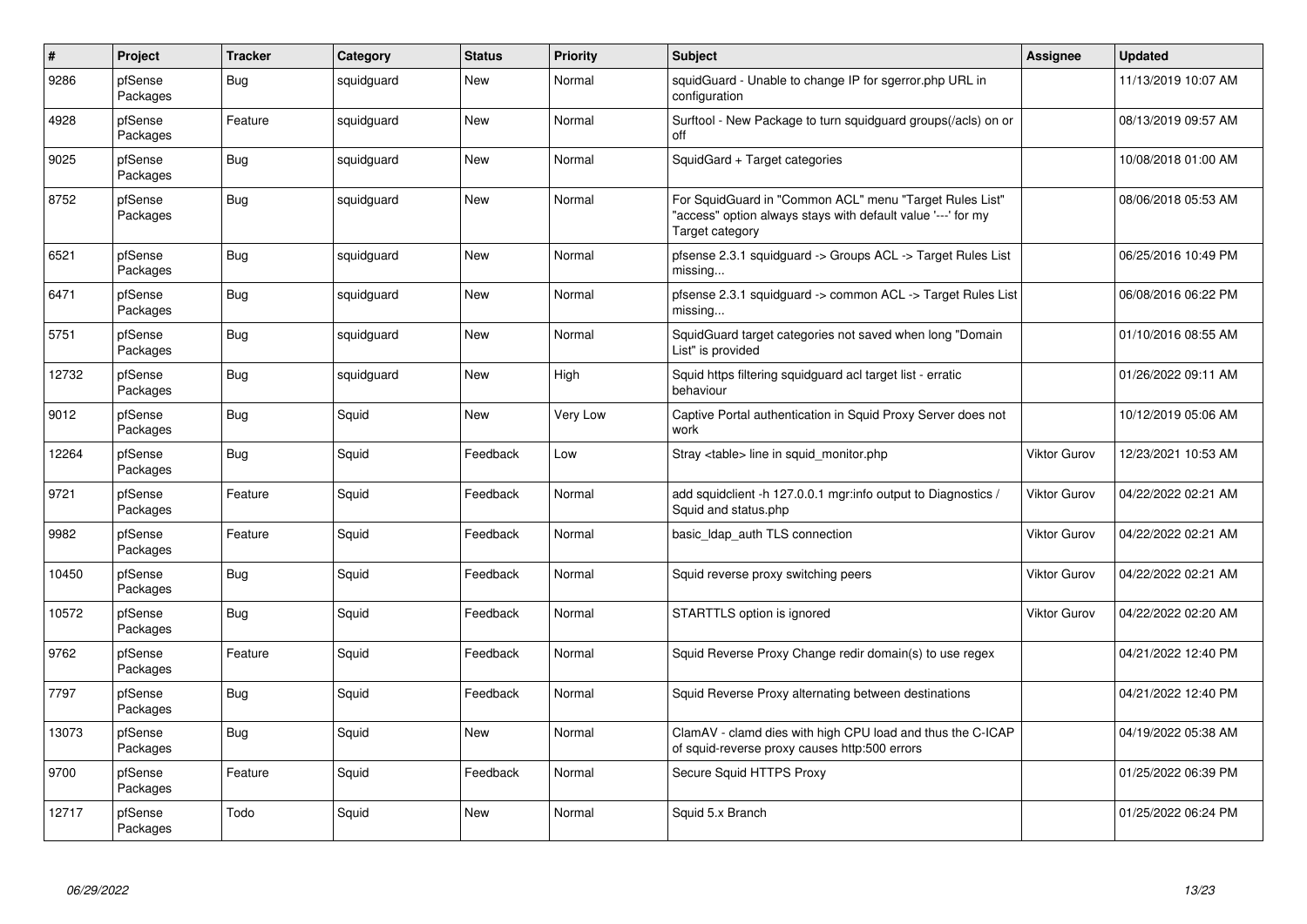| $\vert$ # | Project             | <b>Tracker</b> | Category  | <b>Status</b>                 | <b>Priority</b> | <b>Subject</b>                                                                                      | Assignee            | <b>Updated</b>      |
|-----------|---------------------|----------------|-----------|-------------------------------|-----------------|-----------------------------------------------------------------------------------------------------|---------------------|---------------------|
| 1620      | pfSense<br>Packages | <b>Bug</b>     | Squid     | New                           | Normal          | Can't use transparent proxy when using bridge.                                                      |                     | 10/07/2021 04:19 AM |
| 11848     | pfSense<br>Packages | <b>Bug</b>     | Squid     | New                           | Normal          | Issue with squid cache download speed                                                               |                     | 04/23/2021 09:30 PM |
| 10608     | pfSense<br>Packages | Bug            | Squid     | Feedback                      | Normal          | Update squid port to 4.11-p2                                                                        |                     | 03/02/2021 04:00 AM |
| 10541     | pfSense<br>Packages | Feature        | Squid     | Feedback                      | Normal          | Squid failover and load balancing                                                                   | <b>Viktor Gurov</b> | 01/14/2021 07:34 AM |
| 11200     | pfSense<br>Packages | Feature        | Squid     | New                           | Normal          | Squid reverse proxy + multiple ssl certificates                                                     |                     | 12/31/2020 03:50 AM |
| 9774      | pfSense<br>Packages | Feature        | Squid     | <b>New</b>                    | Normal          | Squid logs / remote logs                                                                            |                     | 04/17/2020 06:18 AM |
| 6789      | pfSense<br>Packages | Feature        | Squid     | New                           | Normal          | disgest Idap auth                                                                                   |                     | 08/13/2019 09:57 AM |
| 9568      | pfSense<br>Packages | <b>Bug</b>     | Squid     | New                           | Normal          | UFSSwapDir::openLog: Failed to open swap log.                                                       |                     | 05/29/2019 09:18 PM |
| 5646      | pfSense<br>Packages | Feature        | Squid     | New                           | Normal          | Squid3 package Authentication Method: Kerberos/AD                                                   |                     | 02/18/2019 05:34 PM |
| 7954      | pfSense<br>Packages | Bug            | Squid     | Confirmed                     | Normal          | Package upgrade/reinstall gets stuck on deinstall if the<br>package-provided service is not running |                     | 10/18/2017 12:04 PM |
| 7691      | pfSense<br>Packages | Feature        | Squid     | <b>New</b>                    | Normal          | Allow for custom icap services for squid                                                            |                     | 08/24/2017 03:16 AM |
| 7367      | pfSense<br>Packages | Feature        | Squid     | New                           | Normal          | <b>Wizard for Squid</b>                                                                             |                     | 03/14/2017 01:59 PM |
| 6083      | pfSense<br>Packages | <b>Bug</b>     | Squid     | New                           | Normal          | Suqid Realtime Monitor / Squid Cache Table not diplaying<br>correctly                               |                     | 12/06/2016 07:25 AM |
| 12520     | pfSense<br>Packages | Feature        | Squid     | New                           | High            | [Squid] - Allow or Deny Mappings from IP/Host/GeoIP sources                                         |                     | 11/12/2021 02:13 PM |
| 9486      | pfSense<br>Packages | <b>Bug</b>     | softflowd | New                           | Very Low        | ifindex values used for softflowd are incorrect                                                     |                     | 08/14/2019 02:30 PM |
| 10436     | pfSense<br>Packages | Bug            | softflowd | <b>New</b>                    | Normal          | softflowd no longer sends flow data after upgrade ( $v0.9.9$ 1 -><br>v1.0.0                         |                     | 06/07/2022 12:25 AM |
| 12845     | pfSense<br>Packages | <b>Bug</b>     | softflowd | New                           | Normal          | softflowd wrong vlan tag                                                                            |                     | 02/21/2022 10:40 AM |
| 12507     | pfSense<br>Packages | <b>Bug</b>     | softflowd | <b>Pull Request</b><br>Review | Normal          | Add support for bi-directional flows in softflowd                                                   |                     | 11/11/2021 03:53 AM |
| 10989     | pfSense<br>Packages | <b>Bug</b>     | Snort     | New                           | Low             | Snort alert page has hidden characters in IPv6 address                                              |                     | 10/17/2020 04:06 PM |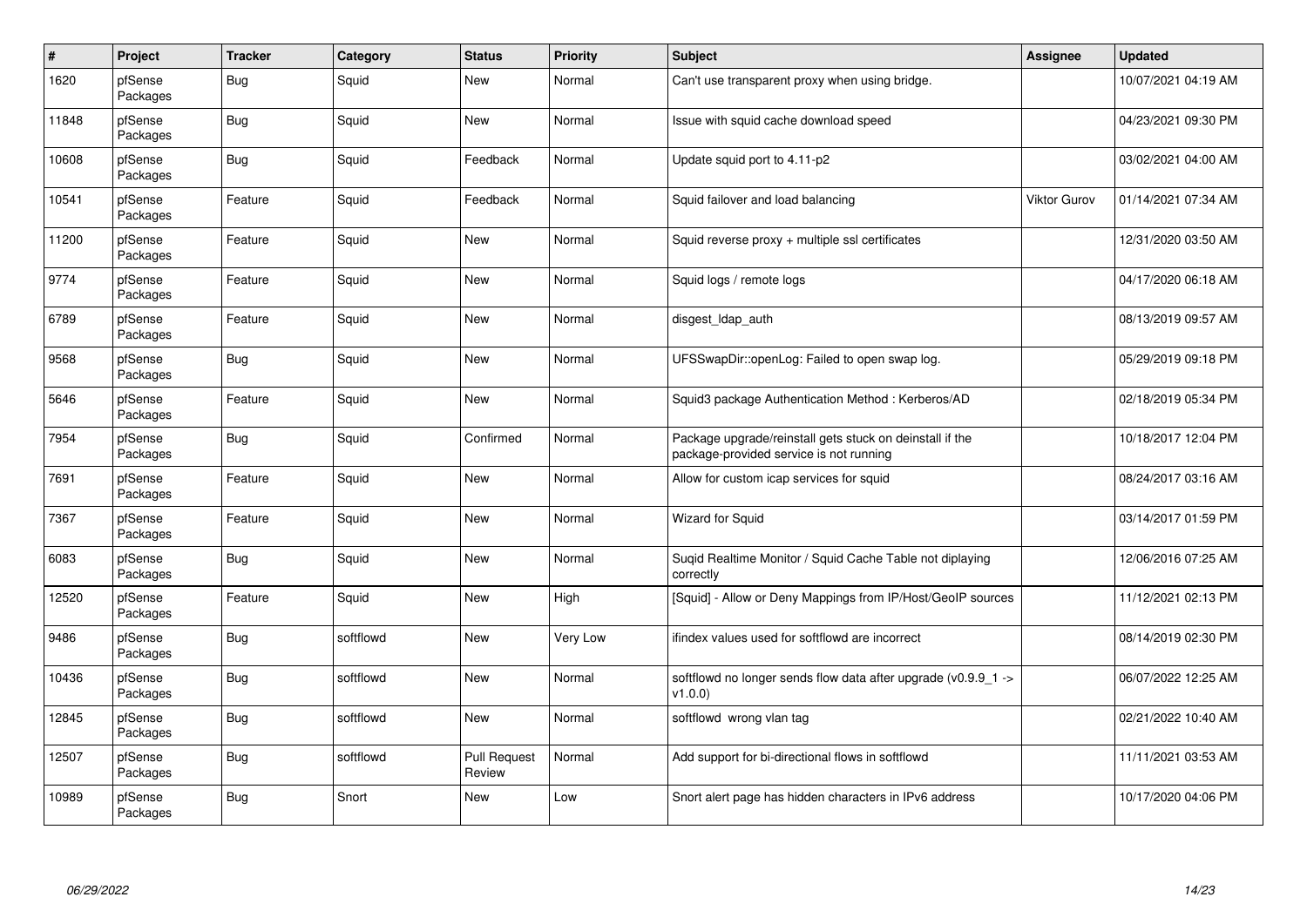| #     | Project             | <b>Tracker</b> | Category         | <b>Status</b>                 | <b>Priority</b> | <b>Subject</b>                                                                                                                          | <b>Assignee</b>   | <b>Updated</b>      |
|-------|---------------------|----------------|------------------|-------------------------------|-----------------|-----------------------------------------------------------------------------------------------------------------------------------------|-------------------|---------------------|
| 13095 | pfSense<br>Packages | <b>Bug</b>     | Snort            | Feedback                      | Normal          | Snort VRT change in Shared Object Rules path name results<br>in failure to extract and update Snort Shared Object Rules<br>when enabled | <b>Bill Meeks</b> | 04/25/2022 12:22 PM |
| 13096 | pfSense<br>Packages | Feature        | Snort            | Feedback                      | Normal          | Improve robustness of Snort Rules Update Log size limitation<br>logic                                                                   | <b>Bill Meeks</b> | 04/25/2022 12:22 PM |
| 12683 | pfSense<br>Packages | <b>Bug</b>     | Snort            | Feedback                      | Normal          | snort_get_vpns_list() does not include OpenVPN CSO                                                                                      | Viktor Gurov      | 02/15/2022 10:47 AM |
| 9895  | pfSense<br>Packages | <b>Bug</b>     | Snort            | New                           | Normal          | snort reinstallation failed                                                                                                             |                   | 06/23/2021 08:01 AM |
| 11579 | pfSense<br>Packages | Feature        | Snort            | New                           | Normal          | Snort alerts or blocks trigger notifications                                                                                            |                   | 03/01/2021 03:26 AM |
| 6831  | pfSense<br>Packages | Feature        | Snort            | New                           | Normal          | Snort does not support aliases containing FQDN                                                                                          |                   | 07/11/2020 12:51 PM |
| 10606 | pfSense<br>Packages | <b>Bug</b>     | Snort            | New                           | Normal          | Snort Inline stopped working after upgrade to FreeBSD 12.1<br>(network traffic blocked after heavy load randomly)                       |                   | 05/28/2020 10:06 AM |
| 7414  | pfSense<br>Packages | Feature        | Snort            | New                           | Normal          | snort needs automated refresh on ip change                                                                                              |                   | 08/20/2019 08:55 AM |
| 9289  | pfSense<br>Packages | Feature        | Snort            | New                           | Normal          | Snort enable react                                                                                                                      |                   | 03/16/2019 09:04 PM |
| 7535  | pfSense<br>Packages | Feature        | Snort            | New                           | Normal          | Snort messages filling System / General. Should have its own<br>log.                                                                    |                   | 02/18/2019 05:29 PM |
| 12979 | pfSense<br>Packages | <b>Bug</b>     | Snort            | <b>Pull Request</b><br>Review | High            | Snort Rules Update Process Using Deprecated FreeBSD<br><b>Subdirectory Name</b>                                                         | <b>Bill Meeks</b> | 03/24/2022 09:02 AM |
| 6988  | pfSense<br>Packages | <b>Bug</b>     | Snort            | New                           | High            | SNORT Package PHP memory error                                                                                                          |                   | 06/28/2018 10:00 PM |
| 11479 | pfSense<br>Packages | <b>Bug</b>     | snmptt           | New                           | Normal          | snmptt 1.4.2 does not work in daemon mode                                                                                               |                   | 02/20/2021 04:37 PM |
| 4298  | pfSense             | Bug            | <b>SNMP</b>      | Assigned                      | Very Low        | Excessive errors from snmpd                                                                                                             | Luiz Souza        | 09/13/2020 08:21 AM |
| 5922  | pfSense             | Feature        | <b>SNMP</b>      | New                           | Normal          | SNMP - enable SNMP v3 functionality                                                                                                     | Viktor Gurov      | 03/02/2022 02:40 PM |
| 6186  | pfSense             | <b>Bug</b>     | Services         | New                           | Normal          | race conditions in service startup                                                                                                      |                   | 04/21/2022 12:39 PM |
| 11786 | pfSense             | <b>Bug</b>     | Services         | New                           | Normal          | SSH incomplete setup and startup fail while recovering XML<br>backup in a fresh install of pfSense 2.5.0                                |                   | 04/17/2021 01:36 PM |
| 11490 | pfSense<br>Packages | Bug            | Service Watchdog | New                           | <b>Very Low</b> | Service Watchdog - Impacts Reboots and Package Updates                                                                                  |                   | 02/22/2021 12:07 PM |
| 10446 | pfSense             | Feature        | Rules / NAT      | New                           | Very Low        | VIP address is not shown in firewall rules                                                                                              |                   | 06/09/2022 02:07 PM |
| 13144 | pfSense             | Bug            | Rules / NAT      | New                           | Very Low        | Firewall rule entries can get out of sync when entries are<br>deleted while other administrators are editing entries<br>simultaneously  |                   | 05/10/2022 07:26 AM |
| 5091  | pfSense             | <b>Bug</b>     | Rules / NAT      | Confirmed                     | Very Low        | In rule creation destination ports fields (from and to) are too<br>small to read ports aliases names                                    |                   | 01/07/2020 07:48 AM |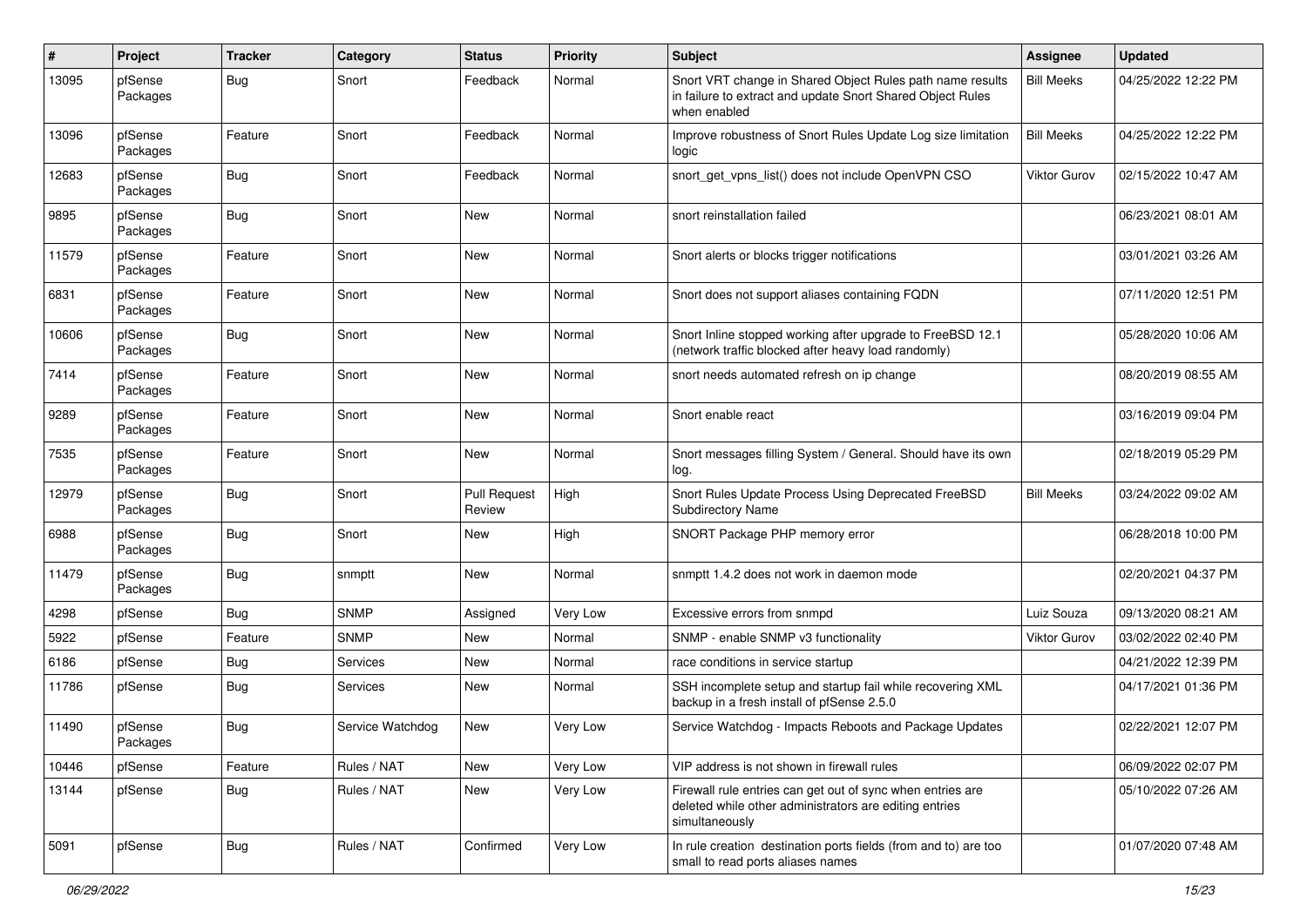| $\vert$ # | Project | <b>Tracker</b> | Category    | <b>Status</b>                 | <b>Priority</b> | <b>Subject</b>                                                                                                                                         | <b>Assignee</b>      | <b>Updated</b>      |
|-----------|---------|----------------|-------------|-------------------------------|-----------------|--------------------------------------------------------------------------------------------------------------------------------------------------------|----------------------|---------------------|
| 8599      | pfSense | Feature        | Rules / NAT | New                           | Very Low        | IPv6 flow labels                                                                                                                                       |                      | 07/16/2018 07:36 AM |
| 9887      | pfSense | <b>Bug</b>     | Rules / NAT | New                           | Low             | Rule separator positions change when deleting multiple rules                                                                                           |                      | 06/28/2022 12:01 PM |
| 8576      | pfSense | <b>Bug</b>     | Rules / NAT | Feedback                      | Low             | pfSense stops passing traffic after some time when using<br>Outbound NAT pool w/ Sticky Address                                                        |                      | 10/28/2021 01:47 PM |
| 12370     | pfSense | Feature        | Rules / NAT | New                           | Low             | Add limiters to Queue column on firewall rule list                                                                                                     |                      | 09/14/2021 07:37 AM |
| 10892     | pfSense | <b>Bug</b>     | Rules / NAT | New                           | Low             | Large number of VLAN/LANs make floating rules are to read                                                                                              | Jared Dillard        | 02/01/2021 03:29 PM |
| 10952     | pfSense | <b>Bug</b>     | Rules / NAT | New                           | Low             | Inconsistency in Subnet Defaults Between Firewall Rules and<br>Interface Address Assignments                                                           |                      | 10/09/2020 12:50 PM |
| 8820      | pfSense | <b>Bug</b>     | Rules / NAT | New                           | Low             | System/Advanced/Misc - "Do not kill connections when<br>schedule expires" UN-checked still leaves existing<br>connections open.                        |                      | 07/28/2020 10:59 AM |
| 10312     | pfSense | Feature        | Rules / NAT | New                           | Low             | Reordering of NAT rules without dragging                                                                                                               |                      | 03/03/2020 07:28 AM |
| 8316      | pfSense | Feature        | Rules / NAT | New                           | Low             | expiration date when creating new rules                                                                                                                |                      | 08/21/2019 09:11 AM |
| 7181      | pfSense | Feature        | Rules / NAT | New                           | Low             | Add Top and Add Bottom on Seperator                                                                                                                    |                      | 08/21/2019 08:55 AM |
| 6026      | pfSense | Bug            | Rules / NAT | New                           | Low             | webinterface, firewall rules, wrapping of columns or visible<br>(horizontal) scrollbar needed when contents doesnt fit                                 | <b>Jared Dillard</b> | 08/20/2019 03:40 PM |
| 4165      | pfSense | Feature        | Rules / NAT | New                           | Low             | Allow for security zones when defining interfaces and firewall<br>rules.                                                                               |                      | 02/06/2016 04:35 AM |
| 13310     | pfSense | <b>Bug</b>     | Rules / NAT | Feedback                      | Normal          | Each line in the NPt destination IPv6 prefix list also contains<br>the network of the previous line when multiple choices are<br>present               | Jim Pingle           | 06/28/2022 12:01 PM |
| 13240     | pfSense | <b>Bug</b>     | Rules / NAT | New                           | Normal          | User is forced to pick an NPt destination IPv6 prefix length<br>even when choosing a drop-down entry which contains a<br>defined prefix length         | Jim Pingle           | 06/28/2022 12:01 PM |
| 10513     | pfSense | Bug            | Rules / NAT | New                           | Normal          | State issues with policy routing and HA failover                                                                                                       |                      | 04/21/2022 12:39 PM |
| 2358      | pfSense | Feature        | Rules / NAT | New                           | Normal          | NAT64 Support                                                                                                                                          |                      | 04/16/2022 06:52 PM |
| 13058     | pfSense | Todo           | Rules / NAT | New                           | Normal          | Add static routes and directly connected networks back to<br>policy route negation rules                                                               |                      | 04/13/2022 08:05 AM |
| 13046     | pfSense | <b>Bug</b>     | Rules / NAT | New                           | Normal          | Floating rule applied to IPv6 interface with a SLAAC DHCPv6<br>gateway reports error on boot                                                           |                      | 04/11/2022 09:50 AM |
| 12888     | pfSense | <b>Bug</b>     | Rules / NAT | New                           | Normal          | pfSense sends un-NATed packets during OpenVPN startup                                                                                                  |                      | 03/01/2022 03:13 PM |
| 6799      | pfSense | <b>Bug</b>     | Rules / NAT | New                           | Normal          | Using NOT (!) with interface subnet macros results<br>unexpected traffic passing when multiple subnets are included<br>in the macro (i.e. VIP subnets) |                      | 02/07/2022 02:18 PM |
| 12720     | pfSense | i Bug          | Rules / NAT | <b>Pull Request</b><br>Review | Normal          | Hide the "tag" field on non-floating tabs                                                                                                              | <b>Viktor Gurov</b>  | 01/24/2022 03:11 PM |
| 12676     | pfSense | Feature        | Rules / NAT | New                           | Normal          | Add the Tagged option on the Port Forward rules edit page                                                                                              |                      | 01/11/2022 05:52 AM |
| 12665     | pfSense | Feature        | Rules / NAT | New                           | Normal          | Ability to add custom pf rules from the GUI                                                                                                            |                      | 01/07/2022 09:30 AM |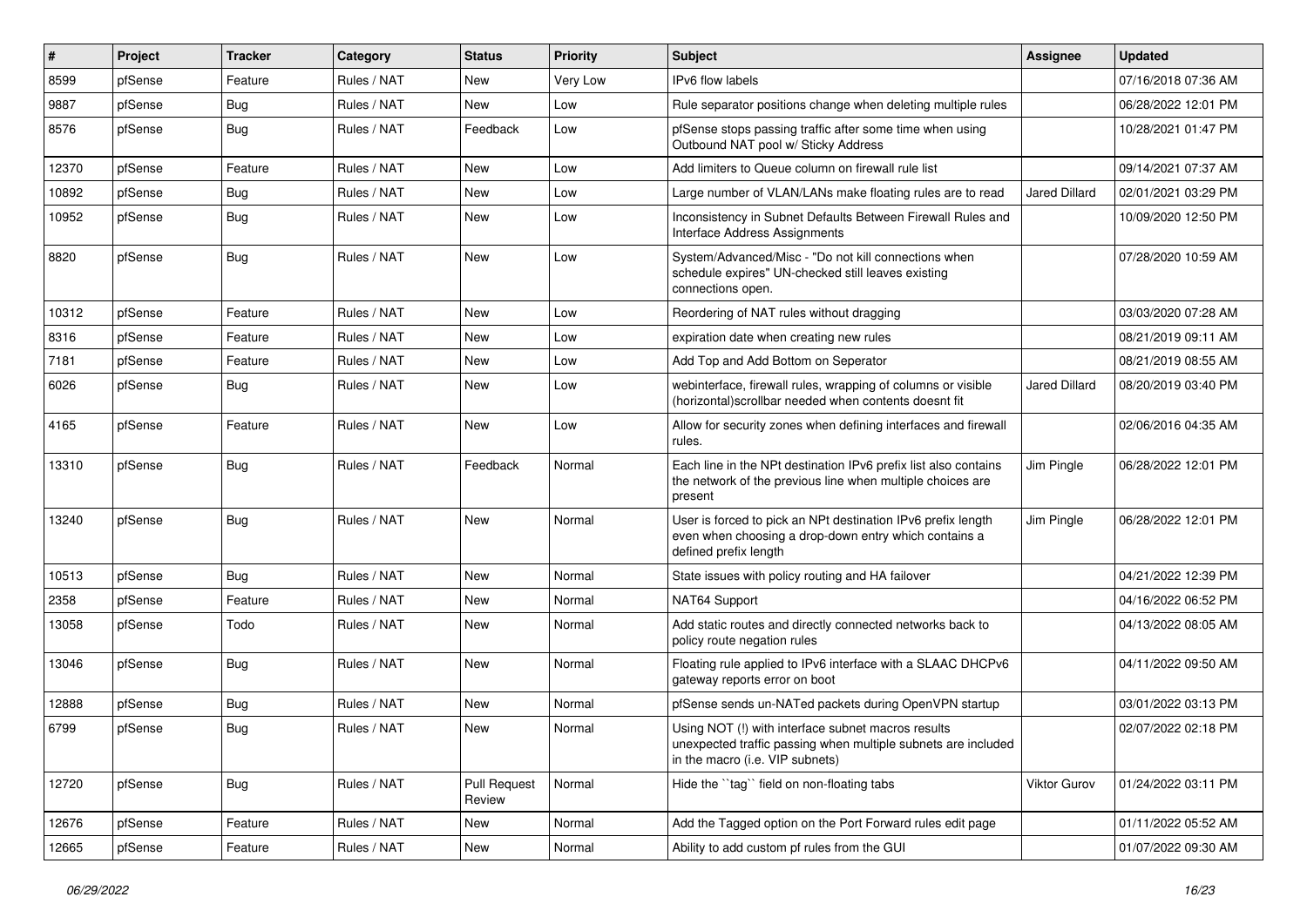| #     | Project | <b>Tracker</b> | Category    | <b>Status</b> | Priority | <b>Subject</b>                                                                                                 | <b>Assignee</b> | <b>Updated</b>      |
|-------|---------|----------------|-------------|---------------|----------|----------------------------------------------------------------------------------------------------------------|-----------------|---------------------|
| 12421 | pfSense | <b>Bug</b>     | Rules / NAT | New           | Normal   | IPV6 limiter bug                                                                                               |                 | 10/02/2021 08:44 AM |
| 6776  | pfSense | Feature        | Rules / NAT | New           | Normal   | Allow disabling of "filter rule association" by default                                                        |                 | 08/17/2021 10:56 AM |
| 12190 | pfSense | Feature        | Rules / NAT | New           | Normal   | Add ability to reference ipv6 prefix in firewall rules and aliases                                             |                 | 08/05/2021 01:47 PM |
| 11262 | pfSense | Feature        | Rules / NAT | New           | Normal   | Time Based Rules - selects all days in the current month                                                       |                 | 04/27/2021 12:32 PM |
| 11717 | pfSense | Bug            | Rules / NAT | New           | Normal   | Incorrect port forwarding rules if Destination port alias is not<br>equal to Redirect target port alias        |                 | 03/22/2021 06:06 AM |
| 11556 | pfSense | Bug            | Rules / NAT | New           | Normal   | Kill all states associated with a NAT address                                                                  |                 | 03/19/2021 10:29 AM |
| 11548 | pfSense | <b>Bug</b>     | Rules / NAT | New           | Normal   | "rule expands to no valid combination" error from port forward<br>automatic rule mixing IPv4 and IPv6 elements |                 | 02/27/2021 03:18 PM |
| 10726 | pfSense | Bug            | Rules / NAT | New           | Normal   | Sticky-connections option is bugged - sticky-address cannot<br>be redefined                                    |                 | 11/12/2020 10:12 AM |
| 1683  | pfSense | Feature        | Rules / NAT | New           | Normal   | PF scrub min-ttl option                                                                                        |                 | 09/23/2020 01:52 AM |
| 10712 | pfSense | <b>Bug</b>     | Rules / NAT | New           | Normal   | "default allow LAN IPv6 to any" rule does not work right after<br>boot when using IPv6 PD                      |                 | 06/30/2020 12:17 AM |
| 7260  | pfSense | Feature        | Rules / NAT | New           | Normal   | Source OS / p0f Database Missing Modern Operating Systems                                                      |                 | 04/18/2020 02:25 AM |
| 3288  | pfSense | Feature        | Rules / NAT | New           | Normal   | Macros for Interface Networks on Outbound NAT rule Source<br>drop-down                                         |                 | 08/21/2019 11:02 AM |
| 6207  | pfSense | Feature        | Rules / NAT | New           | Normal   | Please, add "THIS IF broadcast" Macro for use in firewall<br>rules                                             |                 | 08/21/2019 11:01 AM |
| 7781  | pfSense | Feature        | Rules / NAT | New           | Normal   | Please Enable Rule Separators on Manual Outbound NAT                                                           |                 | 08/21/2019 09:07 AM |
| 7373  | pfSense | Bug            | Rules / NAT | New           | Normal   | Firewall schedules GUI needs to be redone from scratch                                                         |                 | 08/21/2019 08:56 AM |
| 2049  | pfSense | Feature        | Rules / NAT | New           | Normal   | Show Auto Generated Rules and Use them to turn features<br>on/off when applicable                              |                 | 08/20/2019 03:37 PM |
| 4997  | pfSense | Feature        | Rules / NAT | New           | Normal   | Add setting option to choose default log action for new firewall<br>rules                                      |                 | 08/20/2019 03:29 PM |
| 1947  | pfSense | Feature        | Rules / NAT | New           | Normal   | Option to kill all states when creating a block rule                                                           |                 | 08/20/2019 01:09 PM |
| 1937  | pfSense | Feature        | Rules / NAT | New           | Normal   | Support for rule groupings                                                                                     |                 | 08/20/2019 12:42 PM |
| 9591  | pfSense | Feature        | Rules / NAT | New           | Normal   | Add under firewall rules a search box                                                                          |                 | 08/14/2019 02:39 PM |
| 9167  | pfSense | <b>Bug</b>     | Rules / NAT | New           | Normal   | Some Important ICMPv6 Traffic Not Allowed by Default Rules                                                     |                 | 08/14/2019 01:00 PM |
| 9035  | pfSense | Bug            | Rules / NAT | New           | Normal   | Inactive Interfaces are Hidden in Firewall Rules                                                               |                 | 08/14/2019 12:39 PM |
| 7761  | pfSense | Feature        | Rules / NAT | New           | Normal   | Add a way to match on IPv6 proto=0 (hop-by-hop header<br>extension)                                            |                 | 08/13/2019 03:49 PM |
| 6539  | pfSense | Feature        | Rules / NAT | New           | Normal   | ICMPv6 filtering requires multiple rules - no range support                                                    |                 | 08/13/2019 01:23 PM |
| 4707  | pfSense | Feature        | Rules / NAT | New           | Normal   | Can't override block port 0 rules in filter.inc                                                                |                 | 08/13/2019 12:53 PM |
| 2771  | pfSense | Feature        | Rules / NAT | New           | Normal   | Add packet tracing simulator                                                                                   |                 | 08/13/2019 12:24 PM |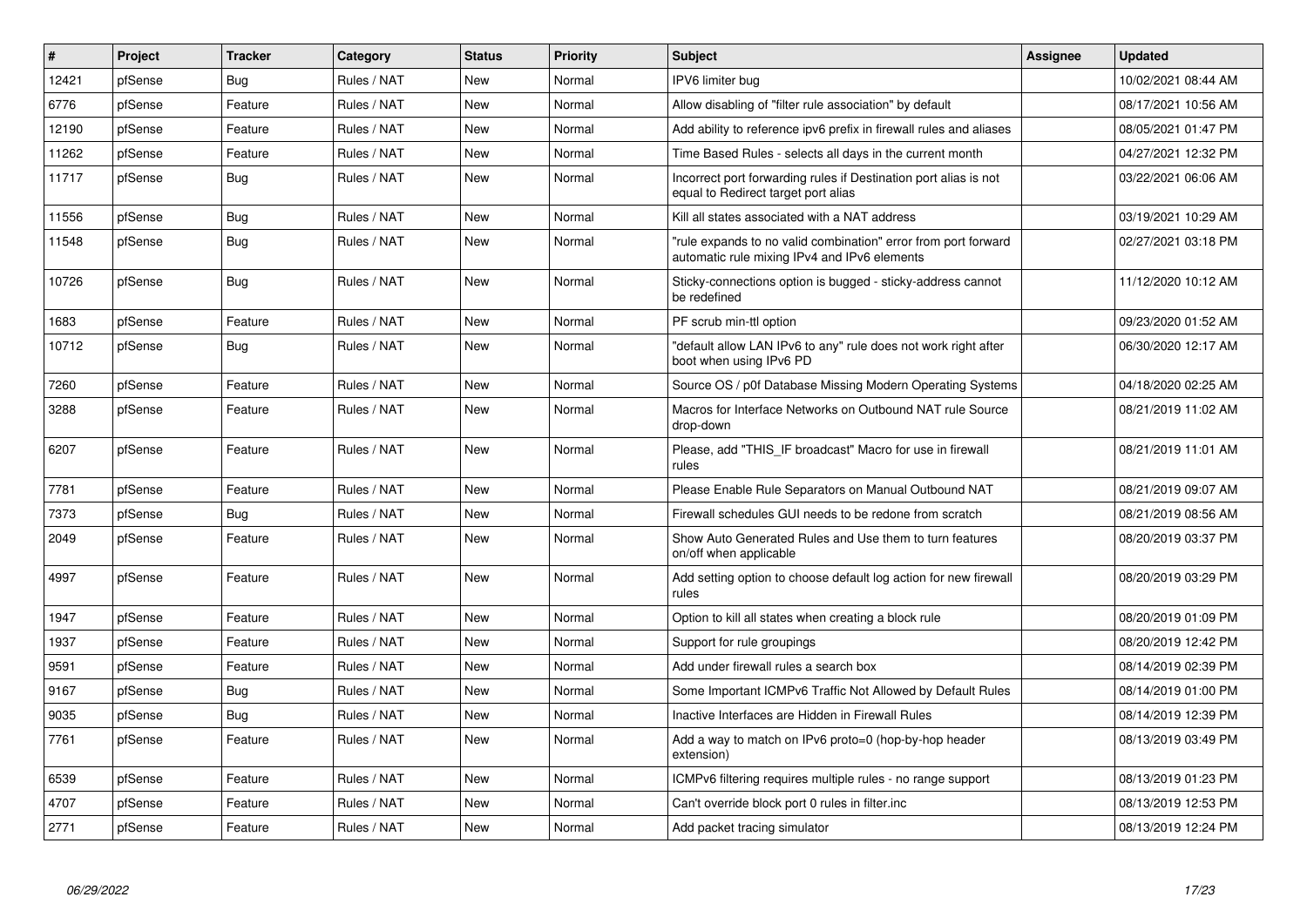| $\sharp$ | Project             | <b>Tracker</b> | Category           | <b>Status</b> | <b>Priority</b> | <b>Subject</b>                                                                                          | Assignee     | <b>Updated</b>      |
|----------|---------------------|----------------|--------------------|---------------|-----------------|---------------------------------------------------------------------------------------------------------|--------------|---------------------|
| 7799     | pfSense             | Feature        | Rules / NAT        | New           | Normal          | Make an ajax call to toggle logging by clicking on the logging<br>icon next to a rule                   |              | 08/13/2019 09:40 AM |
| 1136     | pfSense             | Feature        | Rules / NAT        | New           | Normal          | Add logic to automatically avoid route-to for static route<br>networks                                  |              | 10/09/2018 05:11 AM |
| 8385     | pfSense             | Feature        | Rules / NAT        | <b>New</b>    | Normal          | Utilize IP addresses from successfully authenticated<br>OpenVPN endpoints to Update Firewall Rules      |              | 07/19/2018 03:07 PM |
| 701      | pfSense             | Feature        | Rules / NAT        | New           | Normal          | Interface groups with NAT                                                                               |              | 05/11/2018 10:12 PM |
| 7922     | pfSense             | Feature        | Rules / NAT        | New           | Normal          | Add the option to select the ISP IPv6 Delegated Prefix as a<br>destination in firewall rules            |              | 10/10/2017 06:36 PM |
| 7085     | pfSense             | Feature        | Rules / NAT        | New           | Normal          | Edit Firewall Rules Seperator                                                                           |              | 09/10/2017 09:15 AM |
| 7551     | pfSense             | <b>Bug</b>     | Rules / NAT        | New           | Normal          | Dynamic IPsec endpoints not added to rule set after WAN<br>down/up                                      |              | 05/16/2017 02:26 PM |
| 2676     | pfSense             | Feature        | Rules / NAT        | <b>New</b>    | Normal          | Reply-to option in firewall rule                                                                        |              | 05/05/2017 03:15 PM |
| 1813     | pfSense             | Bug            | Rules / NAT        | Confirmed     | Normal          | Static routes on WAN interfaces overridden by route-to for<br>firewall-initiated traffic                |              | 11/09/2016 02:06 PM |
| 6627     | pfSense             | <b>Bug</b>     | Rules / NAT        | New           | Normal          | floating tab match rules ignore quick action so should be<br>removed                                    |              | 07/18/2016 02:15 PM |
| 5791     | pfSense             | <b>Bug</b>     | Rules / NAT        | Confirmed     | Normal          | tftp-proxy functionality is easilly broken by unrelated rules                                           |              | 07/10/2016 12:24 AM |
| 96       | pfSense             | Feature        | Rules / NAT        | New           | Normal          | Add "All local networks" to source and destination drop down<br>boxen in firewall rules                 |              | 02/06/2016 04:53 AM |
| 371      | pfSense             | Feature        | Rules / NAT        | <b>New</b>    | Normal          | Allow moving of bogon and RFC 1918 rules                                                                |              | 02/06/2016 04:53 AM |
| 5075     | pfSense             | Bug            | Rules / NAT        | Confirmed     | Normal          | pf errors that don't return a line number on first line don't file<br>notice                            |              | 09/01/2015 06:42 PM |
| 3793     | pfSense             | Feature        | Rules / NAT        | <b>New</b>    | Normal          | Enable external authentication support for rules                                                        |              | 08/05/2014 01:09 PM |
| 2965     | pfSense             | Feature        | Rules / NAT        | New           | Normal          | Mac Firewalling                                                                                         |              | 04/24/2013 12:02 PM |
| 2367     | pfSense             | Bug            | Rules / NAT        | New           | Normal          | display negate rules in firewall rules php and evaluate when<br>added                                   |              | 05/07/2012 06:11 PM |
| 1935     | pfSense             | Feature        | Rules / NAT        | New           | Normal          | Allow rule with max-src-conn-* options to make conditional use<br>of "overload <virusprot>"</virusprot> |              | 10/07/2011 09:31 AM |
| 746      | pfSense             | Feature        | Rules / NAT        | New           | Normal          | Add interface group to source/dest drop downs                                                           |              | 07/19/2010 05:10 PM |
| 12338    | pfSense<br>Packages | <b>Bug</b>     | <b>RRD Summary</b> | New           | Normal          | RRD Summary does not report data on 3100                                                                |              | 04/15/2022 02:54 PM |
| 12865    | pfSense<br>Packages | Todo           | <b>RRD Summary</b> | Feedback      | Normal          | RRD Summary improvements                                                                                | Viktor Gurov | 03/04/2022 12:20 PM |
| 7314     | pfSense             | Bug            | <b>RRD Graphs</b>  | New           | Low             | Discrepancy in ntp monitoring view                                                                      |              | 02/24/2017 08:37 PM |
| 5307     | pfSense             | Feature        | <b>RRD Graphs</b>  | New           | Low             | Add logarithmic scale option to RRD graphs                                                              |              | 10/14/2015 07:37 AM |
| 9698     | pfSense             | <b>Bug</b>     | RRD Graphs         | New           | Normal          | Monitoring graphs do not retain state after auto-refresh                                                |              | 08/26/2019 02:09 AM |
| 2138     | pfSense             | Bug            | RRD Graphs         | New           | Normal          | RRD Wireless graph broken in BSS mode                                                                   |              | 02/06/2016 04:59 AM |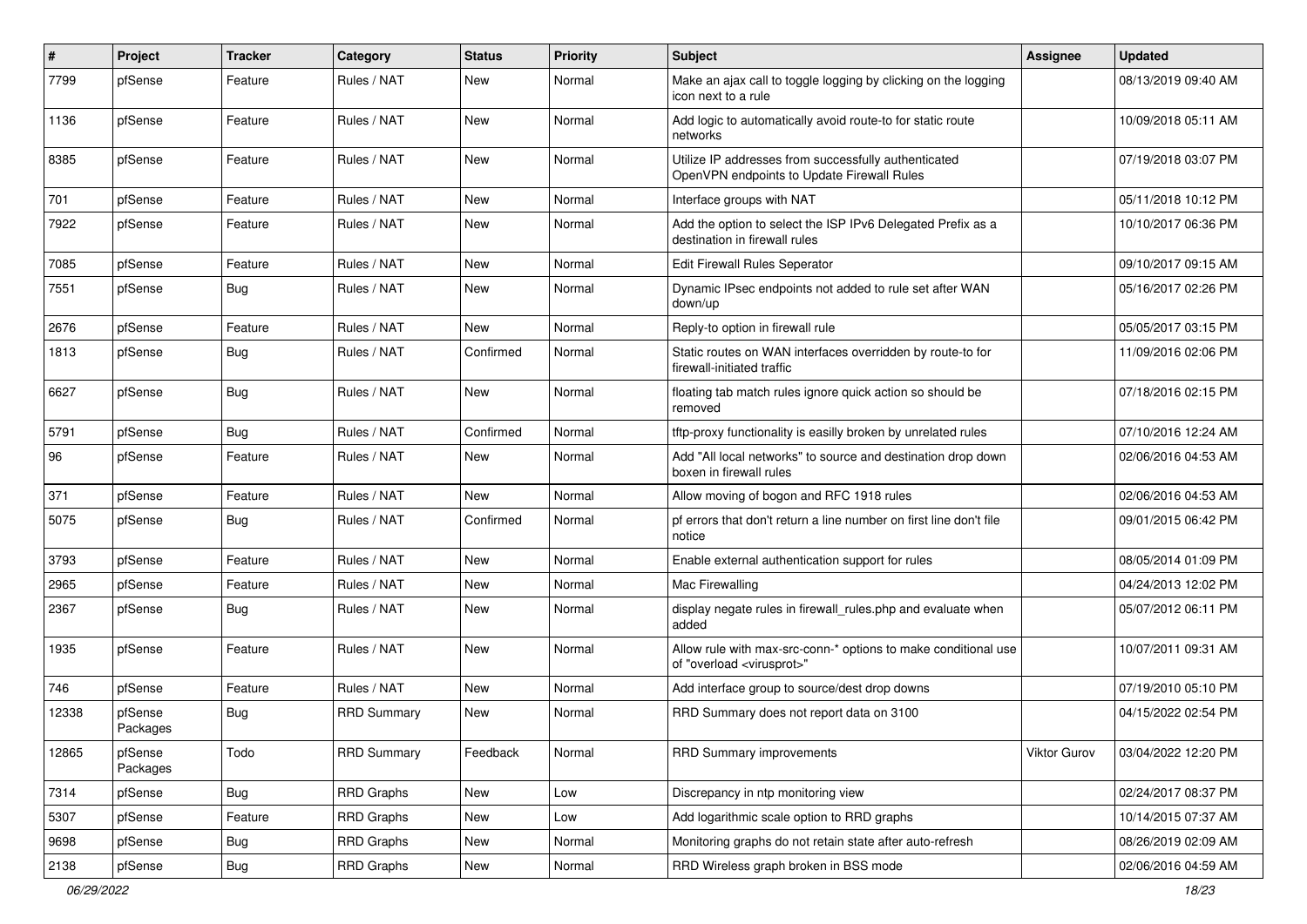| $\#$  | Project             | <b>Tracker</b> | Category           | <b>Status</b> | <b>Priority</b> | Subject                                                                                                          | <b>Assignee</b> | <b>Updated</b>      |
|-------|---------------------|----------------|--------------------|---------------|-----------------|------------------------------------------------------------------------------------------------------------------|-----------------|---------------------|
| 1186  | pfSense             | Bug            | <b>RRD Graphs</b>  | Confirmed     | Normal          | When in pure routing mode the rrd graphs are blank                                                               |                 | 09/16/2015 04:31 PM |
| 4292  | pfSense             | Feature        | <b>RRD Graphs</b>  | <b>New</b>    | Normal          | Show 95th Percentile for IPv6 Traffic in RRD Graphs                                                              |                 | 01/25/2015 02:24 PM |
| 13223 | pfSense Docs        | New Content    | Routing / Gateways | Feedback      | Normal          | Document new gateway state killing behavior                                                                      | Jim Pingle      | 05/27/2022 01:59 PM |
| 12850 | pfSense             | Bug            | Routing            | New           | Low             | Console error during boot: "route: route has not been found"                                                     |                 | 02/22/2022 08:27 AM |
| 11296 | pfSense             | Bug            | Routing            | <b>New</b>    | Normal          | Static route targets may still reachable via default route when<br>the gateway they should route through is down | Viktor Gurov    | 06/28/2022 12:01 PM |
| 13297 | pfSense             | Feature        | Routing            | New           | Normal          | Support for Gateway Groups as Static Route destinations                                                          |                 | 06/24/2022 07:41 AM |
| 9544  | pfSense             | Feature        | Routing            | New           | Normal          | Enable RADIX MPATH                                                                                               |                 | 04/21/2022 12:39 PM |
| 12950 | pfSense             | <b>Bug</b>     | Routing            | <b>New</b>    | Normal          | OpenVPN as default gateway does not get set at boot time                                                         |                 | 04/09/2022 05:46 PM |
| 7352  | pfSense             | Bug            | Routing            | New           | Normal          | pfSense IPv6 static route is dumped after a WAN flap                                                             |                 | 01/20/2022 09:35 AM |
| 12535 | pfSense             | Documentation  | Routing            | <b>New</b>    | Normal          | Negate Rules function does not match the description                                                             |                 | 11/19/2021 02:03 PM |
| 8066  | pfSense             | <b>Bug</b>     | Routing            | New           | Normal          | Static routes not applied when they go out a interface using<br>carp                                             |                 | 11/08/2017 02:04 AM |
| 4796  | pfSense             | Feature        | Routing            | New           | Normal          | Support Multiple FIBs in pfSense                                                                                 | Luiz Souza      | 09/22/2017 12:12 AM |
| 1521  | pfSense             | Todo           | Routing            | New           | Normal          | Investigate FreeBSD route metric support for future versions                                                     |                 | 05/12/2011 11:28 AM |
| 9608  | pfSense Docs        | Correction     | Recipes            | New           | Low             | Feedback on Virtualization - Virtualizing pfSense with<br>Hyper-V                                                | Jim Pingle      | 03/06/2021 04:29 PM |
| 11195 | pfSense Docs        | Correction     | Recipes            | New           | Normal          | Feedback on pfSense Configuration Recipes - Accessing a<br>CPE/Modem from Inside the Firewall                    | Jim Pingle      | 12/30/2020 01:13 PM |
| 10924 | pfSense Docs        | Correction     | Recipes            | New           | Normal          | Feedback on Virtualization - Virtualizing pfSense with<br>VMware vSphere / ESXi                                  | Jim Pingle      | 09/23/2020 03:46 PM |
| 9374  | pfSense Docs        | Correction     | Recipes            | New           | Normal          | Feedback on Virtualization - Virtualizing pfSense with<br>Hyper-V                                                | Jim Pingle      | 09/23/2020 02:40 PM |
| 12179 | pfSense<br>Packages | Feature        | qemu-guest-agent   | <b>New</b>    | Normal          | QEMU package                                                                                                     |                 | 07/30/2021 08:02 AM |
| 13236 | pfSense Docs        | Todo           | Products           | <b>New</b>    | Normal          | Document link speed limitations with igc and ix on 6100/4100                                                     |                 | 05/31/2022 05:53 PM |
| 12162 | pfSense Docs        | Todo           | Products           | New           | Normal          | Add "usb reset" as possible solution for non-booting flash<br>drives on the SG-1100                              |                 | 10/07/2021 02:19 PM |
| 11871 | pfSense Docs        | Correction     | Products           | New           | Normal          | SG-2100 must be manually power cycled after installation                                                         |                 | 10/07/2021 02:19 PM |
| 11608 | pfSense Docs        | New Content    | Products           | <b>New</b>    | Normal          | Interfaces order of XG-7100 Quad-Port 10GbE Fiber SFP+<br><b>Installation Kit</b>                                |                 | 03/03/2021 07:14 AM |
| 11172 | pfSense Docs        | New Content    | Products           | New           | Normal          | Interfaces order of 10 Gigabit Quad-Port SFP+ Intel®<br>X710BM2 Card                                             |                 | 12/18/2020 01:28 PM |
| 9310  | pfSense Docs        | Correction     | Products           | New           | Normal          | Appliances with internal switch need the MAC Address section<br>of their Getting Started guides updated          | Jim Pingle      | 09/23/2020 10:24 AM |
| 1833  | pfSense             | Feature        | <b>PPTP</b>        | New           | Normal          | PPTP type WAN IPv6 support                                                                                       |                 | 08/20/2019 10:12 AM |
| 1826  | pfSense             | Feature        | PPPoE Server       | New           | Normal          | PPPoE server IPv6 support                                                                                        |                 | 03/25/2022 04:25 PM |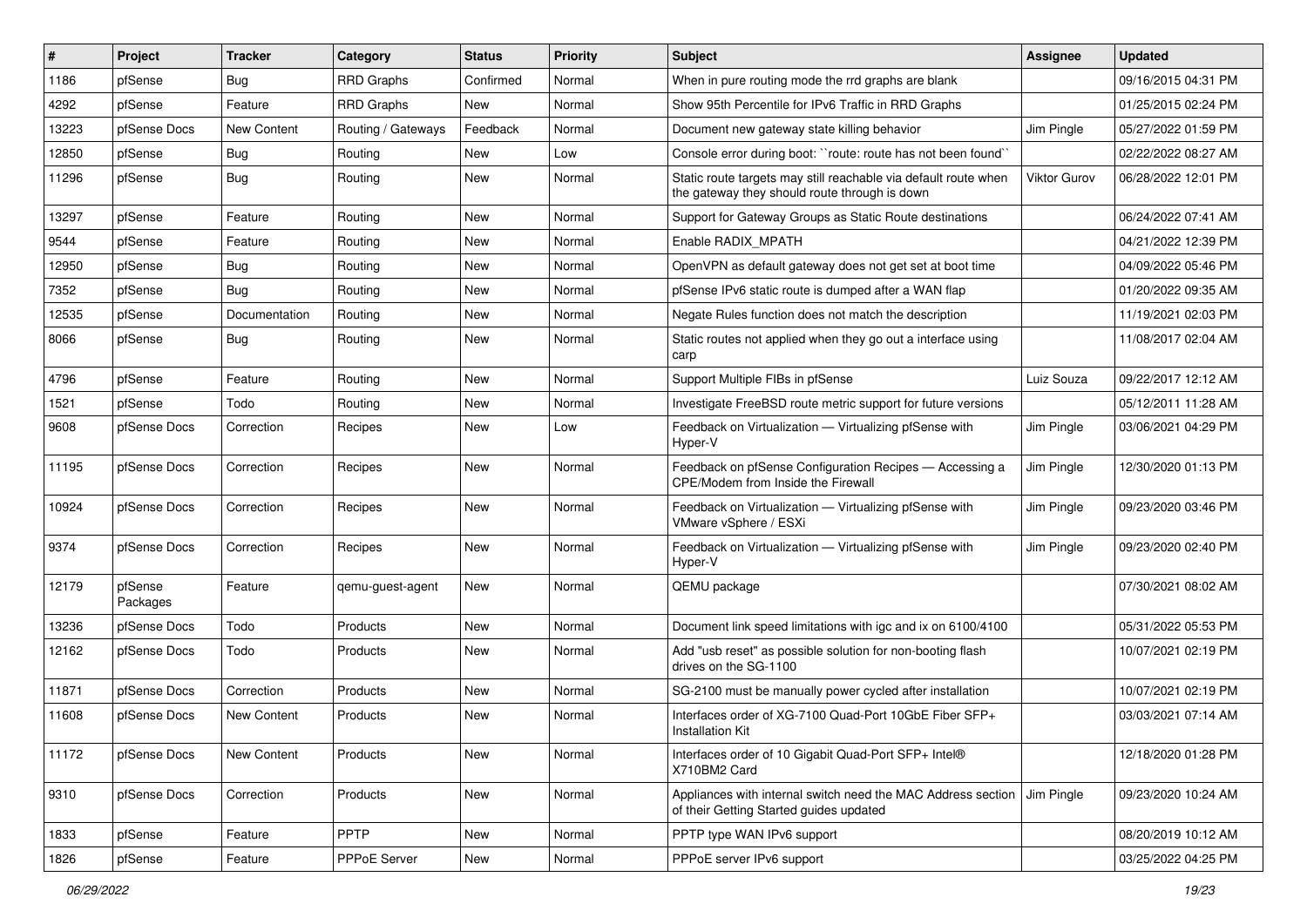| #     | Project             | <b>Tracker</b> | Category              | <b>Status</b> | <b>Priority</b> | <b>Subject</b>                                                                                                                      | Assignee            | <b>Updated</b>      |
|-------|---------------------|----------------|-----------------------|---------------|-----------------|-------------------------------------------------------------------------------------------------------------------------------------|---------------------|---------------------|
| 12436 | pfSense             | Bug            | <b>PPPoE Server</b>   | New           | Normal          | Pppoe server config gui does not allow setting of chap<br>authentication, and sets the network start address for<br>allocation to 0 |                     | 10/21/2021 08:15 AM |
| 9633  | pfSense             | Feature        | <b>PPPoE Server</b>   | New           | Normal          | PPPoE/L2TP Server Status Page                                                                                                       |                     | 10/09/2021 12:05 PM |
| 9295  | pfSense             | Bug            | <b>PPPoE Server</b>   | <b>New</b>    | Very High       | IPv6 PD does not work with PPPOE (Server & Client)                                                                                  |                     | 05/15/2022 10:53 AM |
| 895   | pfSense             | Feature        | <b>PPP</b> Interfaces | New           | Very Low        | PPP subsystem MPPE/MPPC support                                                                                                     |                     | 09/10/2019 04:24 PM |
| 3162  | pfSense             | Feature        | <b>PPP</b> Interfaces | New           | Low             | <b>MLPPP Status of connections</b>                                                                                                  |                     | 08/20/2019 10:20 AM |
| 6255  | pfSense             | Bug            | PPP Interfaces        | Confirmed     | Low             | PPP Country/Provider/Plan configuration not saved                                                                                   |                     | 04/25/2016 07:15 PM |
| 5253  | pfSense             | Bug            | <b>PPP</b> Interfaces | New           | Normal          | 3gstats.php 100% CPU                                                                                                                |                     | 01/08/2022 05:02 PM |
| 9617  | pfSense             | Feature        | PPP Interfaces        | New           | Normal          | PPPoE Static IP Configuration in GUI                                                                                                |                     | 10/15/2021 08:52 PM |
| 8512  | pfSense             | Bug            | <b>PPP</b> Interfaces | New           | Normal          | PPPoE reconnect fails after interface flap                                                                                          |                     | 08/20/2019 10:06 AM |
| 8804  | pfSense             | Bug            | <b>PPP</b> Interfaces | New           | Normal          | Netgate SG-1000 PPPoE Keepalives not prioritized, internet<br>drops                                                                 |                     | 08/20/2019 10:06 AM |
| 9192  | pfSense             | Bug            | PPP Interfaces        | New           | Normal          | PPPoE daemon selects wrong interface                                                                                                |                     | 08/20/2019 10:05 AM |
| 8078  | pfSense             | Feature        | <b>PPP</b> Interfaces | New           | Normal          | <b>PPPoE Reconnect Wait Time</b>                                                                                                    |                     | 11/09/2017 05:13 PM |
| 3552  | pfSense             | Feature        | PPP Interfaces        | New           | Normal          | Allow configuring link keep-alive value in PPP                                                                                      |                     | 05/14/2014 10:26 AM |
| 3326  | pfSense             | Bug            | PPP Interfaces        | New           | Normal          | IPv6 only PPPoE connection                                                                                                          |                     | 11/18/2013 09:37 AM |
| 2443  | pfSense             | Feature        | PPP Interfaces        | <b>New</b>    | Normal          | Automatically start 3G usb interfaces upon plugin                                                                                   |                     | 05/20/2012 05:37 PM |
| 13307 | pfSense             | Bug            | <b>PPP</b> Interfaces | New           | High            | PPP interface custom reset date/time Hour and Minute fields<br>do not properly handle "0" value                                     |                     | 06/28/2022 12:01 PM |
| 10692 | pfSense<br>Packages | <b>Bug</b>     | PIMD                  | Feedback      | Normal          | PIMD starts twice at boot                                                                                                           |                     | 04/21/2022 12:40 PM |
| 10909 | pfSense<br>Packages | Feature        | PIMD                  | New           | Normal          | #define MAXVIFS 32 to 64                                                                                                            |                     | 04/21/2022 12:39 PM |
| 12907 | pfSense<br>Packages | Bug            | <b>PIMD</b>           | Feedback      | Normal          | PIMD: Nonexistent interfaces should be hidden/disabled in<br>pimd.conf before bringing up the service                               |                     | 03/07/2022 03:51 PM |
| 12538 | pfSense<br>Packages | Bug            | <b>PIMD</b>           | New           | Normal          | PIMD sub-interface bug                                                                                                              |                     | 11/20/2021 09:44 PM |
| 10791 | pfSense<br>Packages | Bug            | PIMD                  | <b>New</b>    | Normal          | Valid (vlan)interfaces do not get vif reporting "Invalid phyint<br>address"                                                         |                     | 10/06/2020 09:20 AM |
| 13317 | pfSense             | Bug            | PHP Interpreter       | Feedback      | Normal          | `array_filter`` PHP Errors in ``interfaces.inc``                                                                                    | Reid<br>Linnemann   | 06/29/2022 08:06 AM |
| 13209 | pfSense<br>Packages | <b>Bug</b>     | pfBlockerNG           | New           | Low             | Parsing Filter log by pfBlockerNG creates IP Block log with<br>Source/Destination mixed up or wrong Direcion                        | <b>Viktor Gurov</b> | 05/25/2022 03:50 AM |
| 12736 | pfSense<br>Packages | Feature        | pfBlockerNG           | New           | Low             | Allow custom cron intervals                                                                                                         |                     | 01/30/2022 08:55 PM |
| 13156 | pfSense<br>Packages | Regression     | pfBlockerNG           | New           | Normal          | pfBlockerNG IP block stats do not work                                                                                              |                     | 06/29/2022 07:00 AM |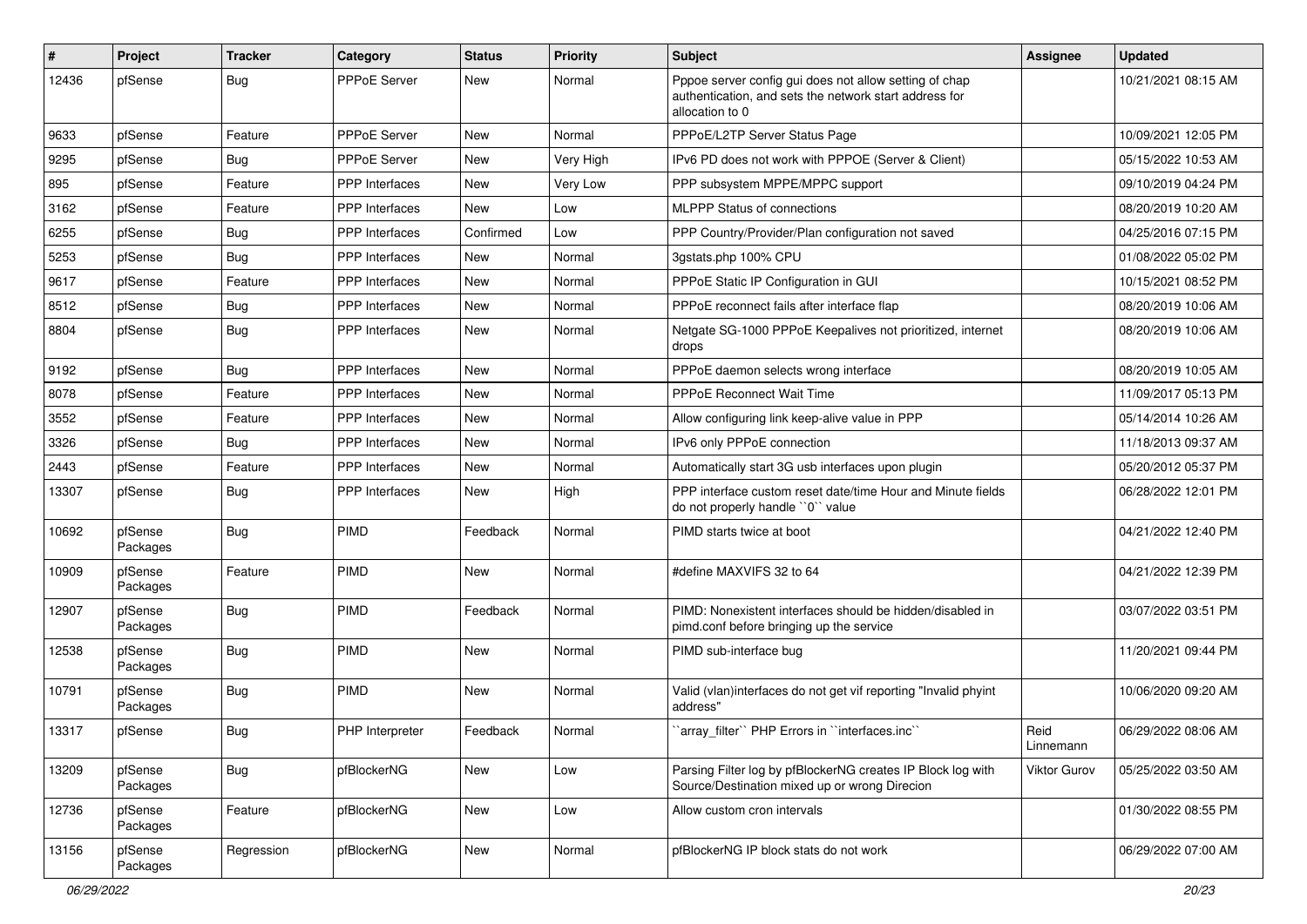| $\pmb{\#}$ | Project             | <b>Tracker</b> | Category    | <b>Status</b> | <b>Priority</b> | <b>Subject</b>                                                                                                     | Assignee            | <b>Updated</b>      |
|------------|---------------------|----------------|-------------|---------------|-----------------|--------------------------------------------------------------------------------------------------------------------|---------------------|---------------------|
| 13154      | pfSense<br>Packages | <b>Bug</b>     | pfBlockerNG | Confirmed     | Normal          | pfBlocker causing excessive CPU load                                                                               |                     | 06/28/2022 01:14 PM |
| 13207      | pfSense<br>Packages | Feature        | pfBlockerNG | New           | Normal          | The feed column on the Alerts page is confusing                                                                    |                     | 05/24/2022 04:56 AM |
| 13202      | pfSense<br>Packages | <b>Bug</b>     | pfBlockerNG | <b>New</b>    | Normal          | Missing Protocols on IP Feed Groups Advanced<br>Inbound/Outbound Firewall Rule settings                            |                     | 05/23/2022 08:58 AM |
| 13201      | pfSense<br>Packages | Feature        | pfBlockerNG | New           | Normal          | Add FireHol Security IP Feeds                                                                                      |                     | 05/23/2022 06:34 AM |
| 13200      | pfSense<br>Packages | Feature        | pfBlockerNG | <b>New</b>    | Normal          | Custom DNS Servers for Alert settings                                                                              |                     | 05/23/2022 06:16 AM |
| 13196      | pfSense<br>Packages | Feature        | pfBlockerNG | <b>New</b>    | Normal          | remove NoVirusThanks feed                                                                                          |                     | 05/23/2022 06:05 AM |
| 13198      | pfSense<br>Packages | Feature        | pfBlockerNG | New           | Normal          | Dark Theme Styling issues - Alerts White bar                                                                       |                     | 05/23/2022 06:05 AM |
| 13199      | pfSense<br>Packages | Feature        | pfBlockerNG | New           | Normal          | Feed groups should not have the first listing in the group bar                                                     |                     | 05/23/2022 06:03 AM |
| 13197      | pfSense<br>Packages | Feature        | pfBlockerNG | New           | Normal          | Put a Single donation link and a proper patreon lin in the<br>pfBlocker Support Banner / Widget                    |                     | 05/23/2022 05:35 AM |
| 13195      | pfSense<br>Packages | Feature        | pfBlockerNG | <b>New</b>    | Normal          | Dedicated website for Feed mangement - Community Driven                                                            |                     | 05/23/2022 05:22 AM |
| 13194      | pfSense<br>Packages | Bug            | pfBlockerNG | New           | Normal          | Remove dead Malc0de feed                                                                                           |                     | 05/23/2022 05:16 AM |
| 13135      | pfSense<br>Packages | Feature        | pfBlockerNG | New           | Normal          | Add dibdot DoH-IP-blocklists feeds                                                                                 | <b>Viktor Gurov</b> | 05/08/2022 01:50 AM |
| 13138      | pfSense<br>Packages | Feature        | pfBlockerNG | New           | Normal          | DNS over HTTPS/TLS Blocking should be removed from<br>SafeSearch                                                   |                     | 05/07/2022 02:52 AM |
| 13137      | pfSense<br>Packages | Feature        | pfBlockerNG | <b>New</b>    | Normal          | ckuethe/doh-blocklist.txt add to DoH feeds                                                                         |                     | 05/07/2022 02:39 AM |
| 13136      | pfSense<br>Packages | Feature        | pfBlockerNG | New           | Normal          | Add crypt0rr DNS-over-HTTPS (DOH) provider list feeds                                                              |                     | 05/07/2022 02:27 AM |
| 12330      | pfSense<br>Packages | Bug            | pfBlockerNG | Feedback      | Normal          | pfBlockerNG devel creating invalid NAT rules on boot                                                               |                     | 04/21/2022 12:40 PM |
| 11398      | pfSense<br>Packages | <b>Bug</b>     | pfBlockerNG | <b>New</b>    | Normal          | pfBlocker upgrade hangs forever                                                                                    |                     | 04/21/2022 12:39 PM |
| 12916      | pfSense<br>Packages | Bug            | pfBlockerNG | New           | Normal          | pfBlockerNG-devel cron job does not trigger xmlrpc sync                                                            | <b>Viktor Gurov</b> | 04/11/2022 12:55 PM |
| 13018      | pfSense<br>Packages | Bug            | pfBlockerNG | <b>New</b>    | Normal          | TLD and DNSBL Safesearch DOH conflict disables TLD block<br>when conflicting DOH FQDN is deselected or whitelisted |                     | 04/01/2022 05:59 PM |
| 12882      | pfSense<br>Packages | Feature        | pfBlockerNG | Feedback      | Normal          | Add the option to specify CURLOPT INTERFACE in<br>pfBlockerNG IPv4/IPv6 lists                                      |                     | 03/24/2022 11:16 AM |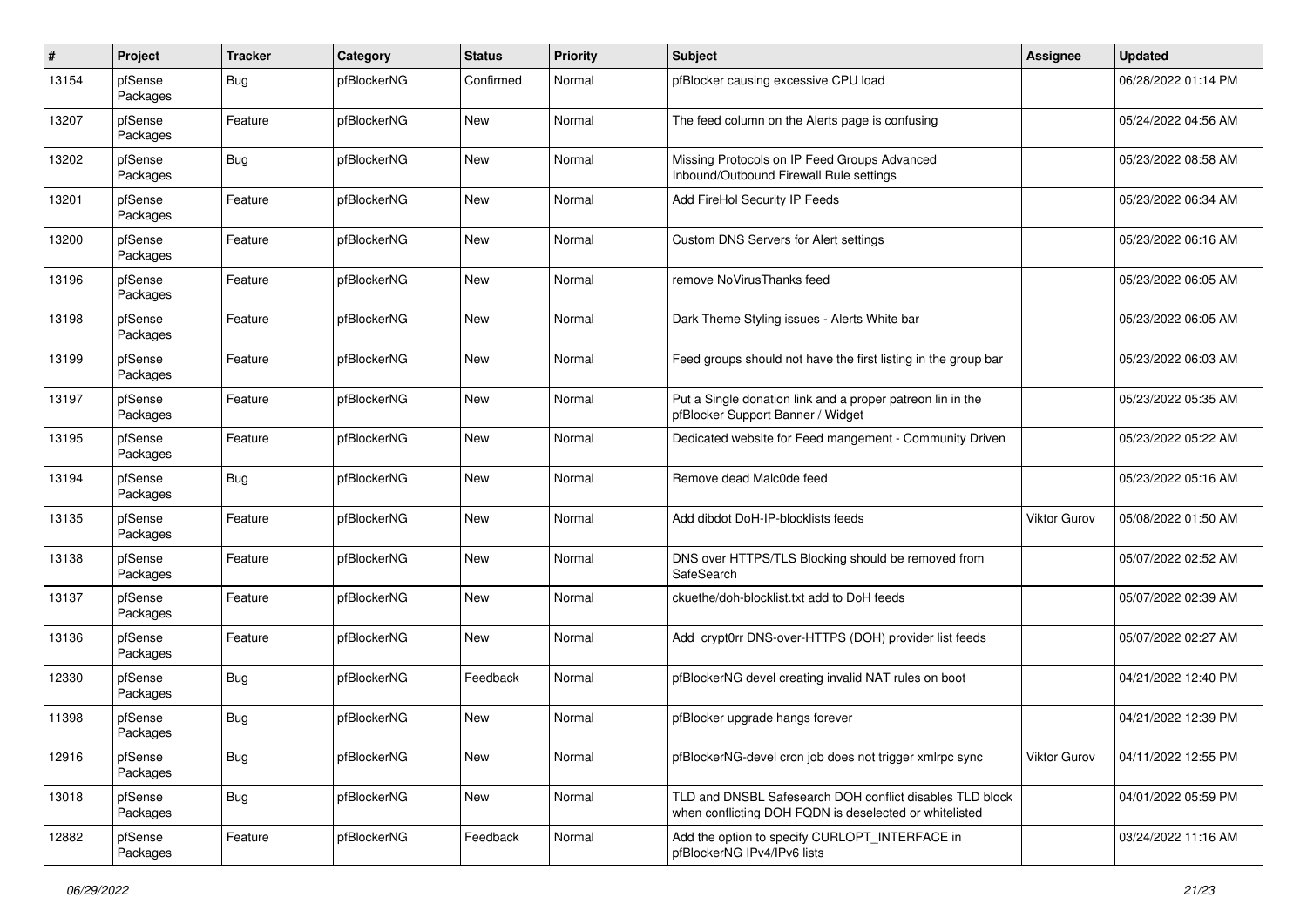| $\#$  | Project             | <b>Tracker</b> | Category    | <b>Status</b> | <b>Priority</b> | <b>Subject</b>                                                                                                         | Assignee            | <b>Updated</b>      |
|-------|---------------------|----------------|-------------|---------------|-----------------|------------------------------------------------------------------------------------------------------------------------|---------------------|---------------------|
| 12706 | pfSense<br>Packages | Bug            | pfBlockerNG | Feedback      | Normal          | pfBlockerNG and unbound does not work after switching /var<br>to RAM disk                                              | Viktor Gurov        | 03/24/2022 10:47 AM |
| 12918 | pfSense<br>Packages | Feature        | pfBlockerNG | New           | Normal          | pfBlockerNG-devel changes from xmlrpc sync do not take<br>effect immediately                                           |                     | 03/07/2022 02:29 PM |
| 12822 | pfSense<br>Packages | <b>Bug</b>     | pfBlockerNG | New           | Normal          | IPv4 Source ASN format not working                                                                                     |                     | 02/18/2022 10:47 AM |
| 12351 | pfSense<br>Packages | Todo           | pfBlockerNG | Feedback      | Normal          | Remove non-functional feeds                                                                                            | <b>Viktor Gurov</b> | 02/04/2022 02:29 PM |
| 12423 | pfSense<br>Packages | <b>Bug</b>     | pfBlockerNG | Feedback      | Normal          | Dashboard shows "SQLite database missing, Force Reload<br>DNSBL to recover!'                                           |                     | 12/31/2021 01:06 PM |
| 12414 | pfSense<br>Packages | <b>Bug</b>     | pfBlockerNG | Feedback      | Normal          | DNSBL SafeSearch page displays input validation error if DoH<br>DoT blocking is not enabled                            |                     | 12/30/2021 02:49 PM |
| 9798  | pfSense<br>Packages | Feature        | pfBlockerNG | New           | Normal          | add ipv4 and ipv6 dnscrypt-resolvers feeds                                                                             |                     | 10/14/2021 09:48 AM |
| 12033 | pfSense<br>Packages | <b>Bug</b>     | pfBlockerNG | New           | Normal          | maxmindb and _sqlite3 modules not found                                                                                |                     | 10/01/2021 04:42 AM |
| 11295 | pfSense<br>Packages | Feature        | pfBlockerNG | Feedback      | Normal          | DNSBL IDN support                                                                                                      | Viktor Gurov        | 09/10/2021 11:33 AM |
| 12358 | pfSense<br>Packages | Feature        | pfBlockerNG | New           | Normal          | IP List Copy/Import/Export                                                                                             |                     | 09/09/2021 01:56 PM |
| 12097 | pfSense<br>Packages | Feature        | pfBlockerNG | New           | Normal          | Add dnsbl and geoip logs to system log                                                                                 |                     | 07/06/2021 01:25 PM |
| 11749 | pfSense<br>Packages | Feature        | pfBlockerNG | New           | Normal          | Option to disable NAT rule creation                                                                                    |                     | 04/06/2021 11:45 PM |
| 11414 | pfSense<br>Packages | <b>Bug</b>     | pfBlockerNG | New           | Normal          | Enabling feed "Public DNS4 all" breaks some Google<br>services                                                         |                     | 02/13/2021 02:46 AM |
| 11155 | pfSense<br>Packages | Feature        | pfBlockerNG | Feedback      | Normal          | SafeSearch AAAA                                                                                                        | <b>Viktor Gurov</b> | 02/05/2021 04:54 AM |
| 11261 | pfSense<br>Packages | Bug            | pfBlockerNG | New           | Normal          | pfBlockerNG ASN numbers in IPv4 (/IPv6) Custom_List<br>generate error(s) "Invalid numeric literal at line 1, column 7" |                     | 01/28/2021 08:34 AM |
| 11260 | pfSense<br>Packages | Feature        | pfBlockerNG | New           | Normal          | pfBlockerNG: predefined ASN groups for Google, Facebook,<br>Apple, etc with useful selections                          |                     | 01/18/2021 03:46 PM |
| 11227 | pfSense<br>Packages | Feature        | pfBlockerNG | New           | Normal          | Feeds update                                                                                                           |                     | 01/07/2021 12:11 AM |
| 11209 | pfSense<br>Packages | Feature        | pfBlockerNG | New           | Normal          | pfBlockerNG soft blocking                                                                                              |                     | 01/01/2021 02:07 PM |
| 11156 | pfSense<br>Packages | Feature        | pfBlockerNG | New           | Normal          | Add an option include subdomains for the noAAAA feature                                                                |                     | 12/11/2020 10:19 AM |
| 11099 | pfSense<br>Packages | Feature        | pfBlockerNG | New           | Normal          | DNSBL blocking by schedule                                                                                             |                     | 11/25/2020 12:12 AM |